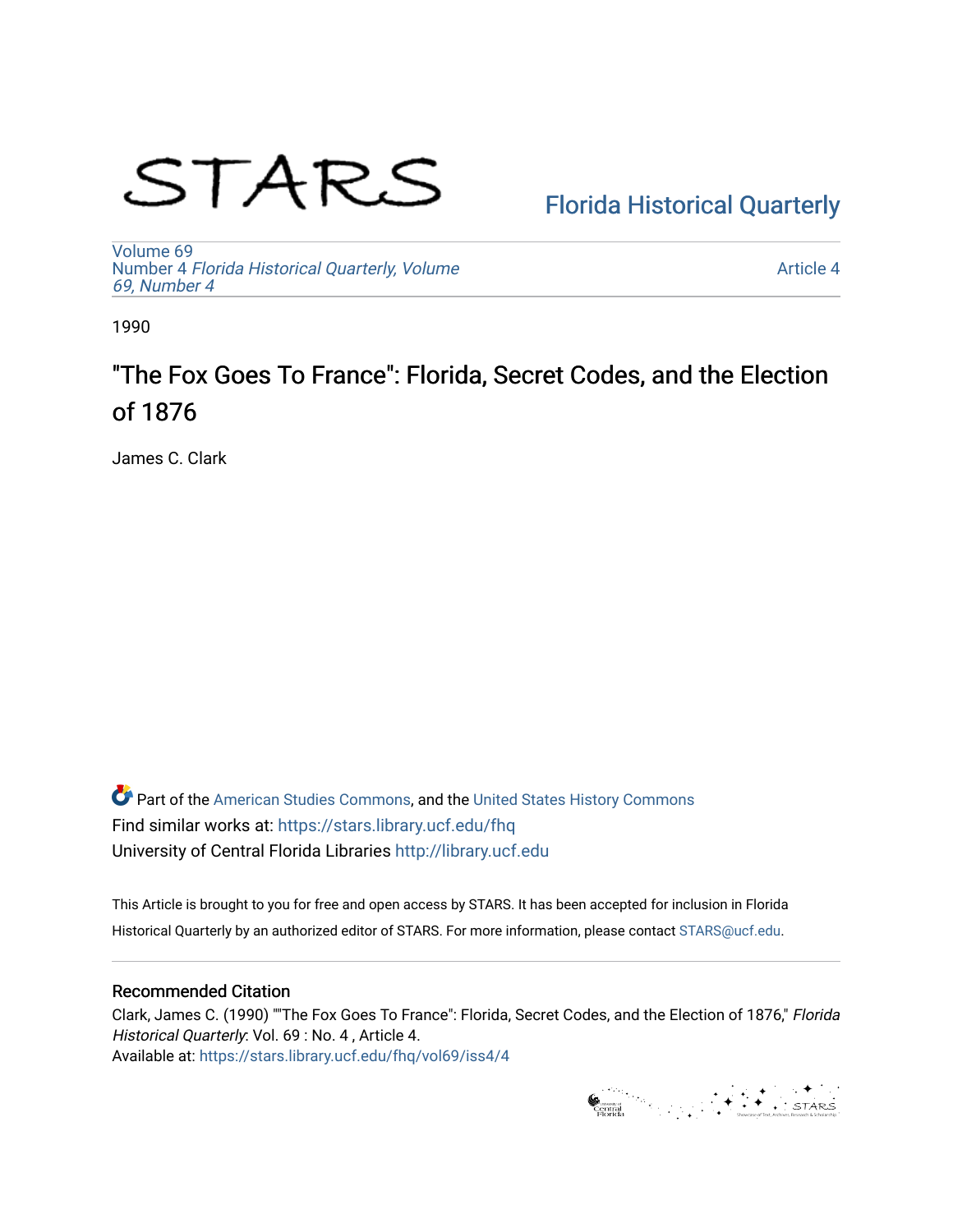## **THE FOX GOES TO FRANCE: FLORIDA, SECRET CODES, AND THE ELECTION OF 1876**

*by* JAMES C. CLARK

S AMUEL J. Tilden's defeat in the 1876 presidential election<br>S has long been the subject for contention and discussion. **AMUEL** J. Tilden's defeat in the 1876 presidential election While many of the causes have received attention, the role played by the secret telegrams between New York and Florida has been overlooked. Confusion over the codes utilized for the telegrams prevented Tilden's operatives in Florida from purchasing the vote of a key state official. Had the attempt succeeded, the state's four electoral votes might have been awarded to Tilden, and the prize of the presidency would have gone to him and the Democratic party.

On election night, November 7, 1876, Tilden held an imposing 250,000 popular-vote lead over Rutherford B. Hayes, the Republican candidate, and seemingly had won 184 electoral votes to Hayes's 166. Tilden needed just one more electoral vote to win, and the states of Florida, South Carolina, and Louisiana had not yet reported. South Carolina had seven electoral votes, Florida four, and Louisiana had eight. There also was a single unreported electoral vote from Oregon, but the Democrats did not plan to make a fight there, and the decision would go to Hayes almost by default.

Even Hayes thought he had lost the election. He noted in his diary that he went to bed early and "fell into a refreshing sleep and the affair seemed over."<sup>I</sup> In the early-morning hours, however, events began to unfold in New York that would put Hayes eventually in the White House.

Daniel E. Sickles, a Republican-party regular, controversial Union Army general, and former United States minister to

James C. Clark is a doctoral student, Department of History, University of Florida.

<sup>1.</sup> Rutherford B. Hayes, *Hayes: The Diary of a President 1875-1881, Covering the Disputed Election, the End of Reconstruction, and the Beginning of Civil Service,* T. Harry Williams, ed. (New York, 1964), 47-48.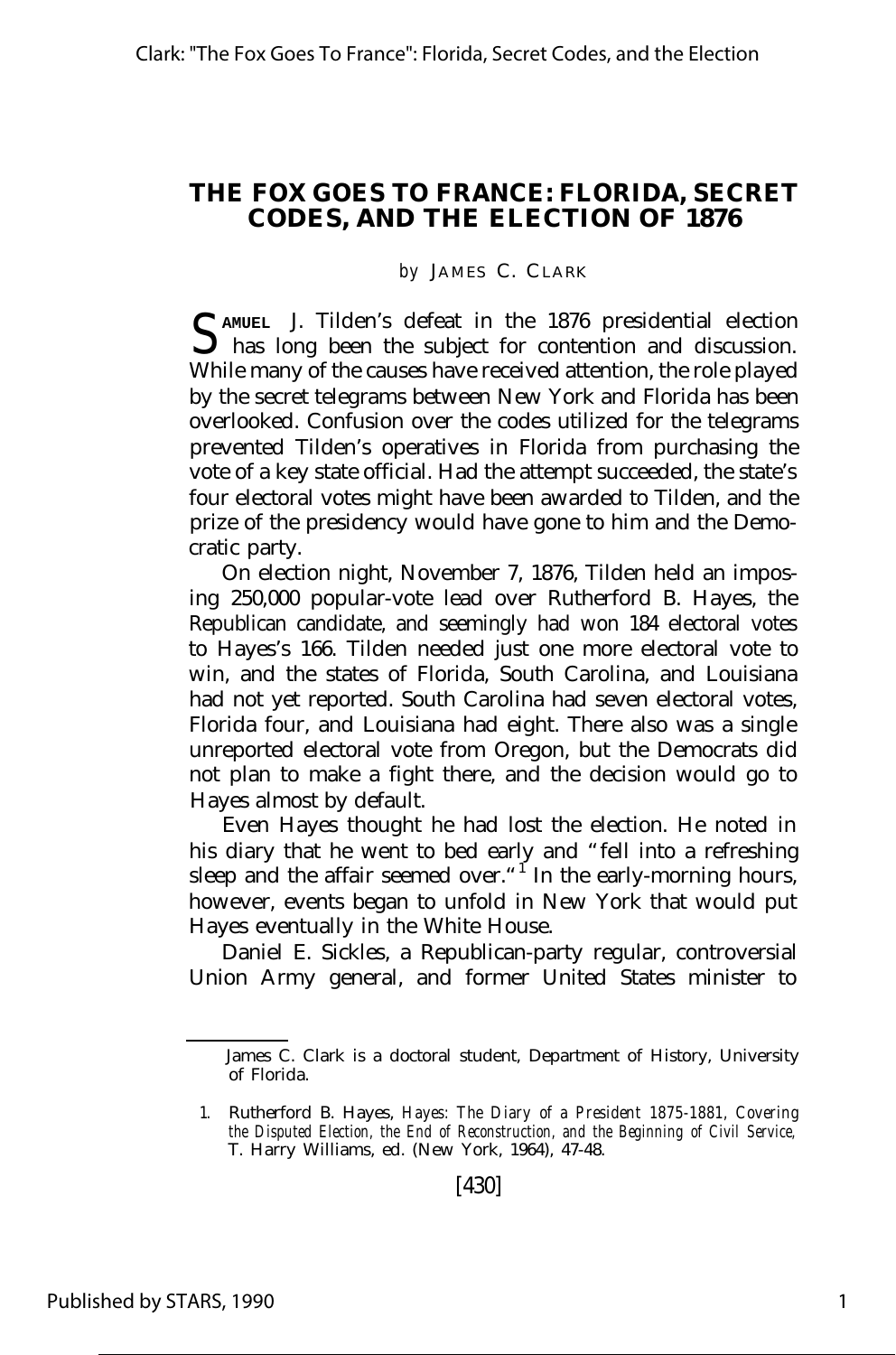Spain, arrived at the party headquarters in New York that evening to find just one clerk on duty. Sickles examined the returns carefully and thought he saw a chance for victory. He immediately sent telegrams to Republican leaders in several states, notably South Carolina, Florida, and Louisiana, with the order: "With your state sure for Hayes, he is elected. Hold your state."<sup>2</sup>

Hayes also received support from John C. Reid, editor of the strongly Republican *New York Times.* Reid had believed Tilden was the winner until a telegram arrived from Daniel Magone, chairman of the New York state Democratic party: "Please give your estimate of elector votes for Tilden. Answer at once." Reid reasoned that if Magone was unsure of the election results, then perhaps there was reason for Republican optimism.<sup>3</sup> Reid rushed to the Republican headquarters where he found New Hampshire Senator William Chandler, a member of the Republican National Committee. Chandler telegraphed Republican officials in Florida: "The Presidential election depends on the vote of Florida, and the Democrats will try and wrest it from us. Watch it, and hasten returns."<sup>4</sup> Chandler also informed Hayes of the developments.<sup>5</sup>

The situation was confusing. Hayes was leading in South Carolina by 600 to 1,000 votes, and the question was whether the Democrats would try to change the results. In Louisiana, Tilden led by 6,300 votes. The Democrat also led in Florida, where his margin was a slim ninety-one votes with both sides claiming that fraud had been committed in every county.

Chandler left New York by train for Florida on November 8, but only after urging Hayes to send in other men of "high character" to assist him. Both parties dispatched what they called "visiting statesmen," and the City Hotel in Tallahassee was filled with the dignitaries. The Republicans included former General Francis C. Barlow, a New York attorney, designated by President Grant; General Lew Wallace of Indiana, later the author of the

<sup>2.</sup> Jerome L. Sternstein, ed., "The Sickles Memorandum: Another Look at the Hayes-Tilden Election-Night Conspiracy," *Journal of Southern History* 32 (May 1966), 342-57.

<sup>3.</sup> Ari Hoogenboom, *The Presidency of Rutherford B.* Hayes (Lawrence, 1988), 26.

<sup>4.</sup> Edward S. Holden, "The Cipher Dispatches," *International Review* 2 (April 1879), 405-24.

<sup>5.</sup> Keith Ian Polakoff, *Politics of Inertia; the Election of 1876 and the End of Reconstruction* (Baton Rouge, 1973), 202-04.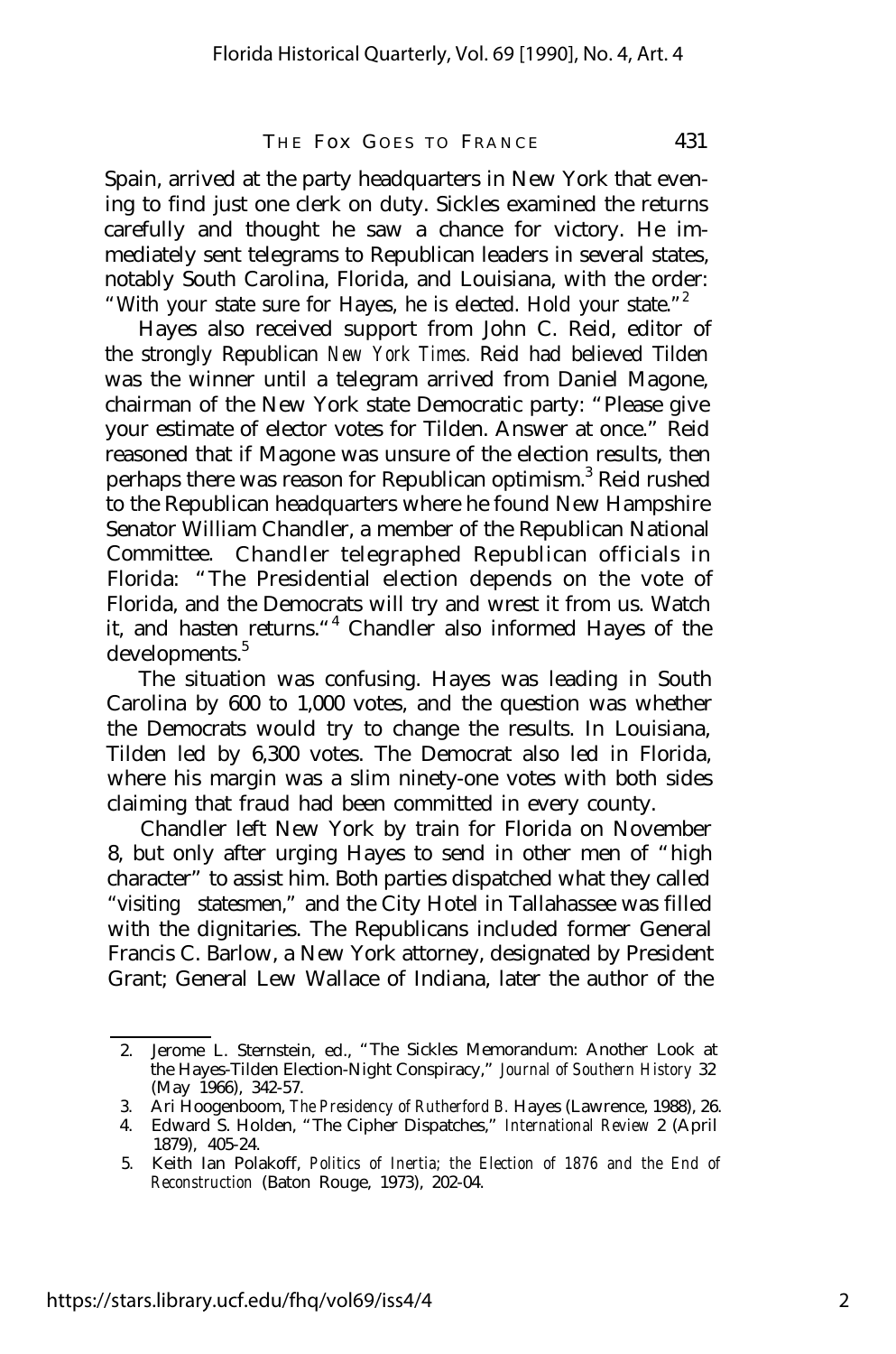novel *Ben Hur;* Governor Edward F. Noyes of Ohio; and John K. Kasson of Iowa. Thomas J. Brady, second assistant postmaster general, arrived in the state with several postal employees.<sup>6</sup>

Prior to his arrival Chandler cabled Florida Republican leaders: "Render every possible assistance. Funds will be on hand to meet every requirement."<sup>7</sup> When the senator reached Tallahassee, he found that Democratic party representatives had preceded him.<sup>8</sup> They included Georgia Governor Joseph E. Brown and Pennsylvania-based Democratic officials C. W. Woolley and John F. Coyle. They were joined by Manton Marble, former editor and owner of the *New York World* and Tilden's personal friend. Before leaving New York, Marble had obtained a code, or cipher, from Colonel W. T. Pelton, Tilden's nephew and aide. Marble assured Pelton, "We shall put Uncle Sammy through."<sup>10</sup> Woolley also had received a code before coming to Florida.

Florida Republican Governor Marcellus Stearns anticipated trouble and asked Grant to send troops to the state capital. General Thomas H. Ruger and twelve companies of soldiers left Georgia for Tallahassee on November 11, 1876.<sup>11</sup> Stearns had been elected lieutenant governor in 1872 and succeeded to the governor's office in 1874 upon the death of Ossian B. Hart. In 1876, the governor was a candidate for a full term against Democrat George F. Drew. Stearns, like Hayes, trailed his Democratic opponent, although by a wider margin.

Initial Florida electoral returns showed Tilden with 24,441 votes to  $24,350$  votes for Hayes, a lead of ninety-one votes.<sup>12</sup> The state's canvassing board was required by law to meet thirty-five days after the election and to tally the returns. The board could exclude returns that were "irregular, false or fraudulent" and

- 9. "Presidential Election Investigation," pt. II, 54.
- 10. Ibid.

<sup>6.</sup> "Presidential Election Investigation, Testimony Taken by the Select Committee on Alleged Frauds in the Presidential Election of 1876," House Misc. Doc. 31, 45th Cong., 3rd sess., pt. I, 528.

<sup>7.</sup> Alexander Clarence Flick, *Samuel Jones Tilden: A Study in Political Sagacity* (New York, 1939), 344.

<sup>8.</sup> William Watson Davis, *Civil War and Reconstruction in Florida* (New York, 1913; facsimile edition, Gainesville, 1964), 714.

<sup>11.</sup> Jerrell Shofner, *Nor Is It Over Yet: Florida in the Era of Reconstruction, 1863- 1877* (Gainesville, 1974), 316: Davis, *Civil War and Reconstruction,* 703n. Shortly before his service in Florida, Ruger had resigned as superintendent of West Point.

<sup>12.</sup> "Presidential Election Investigation," pt. II, 54.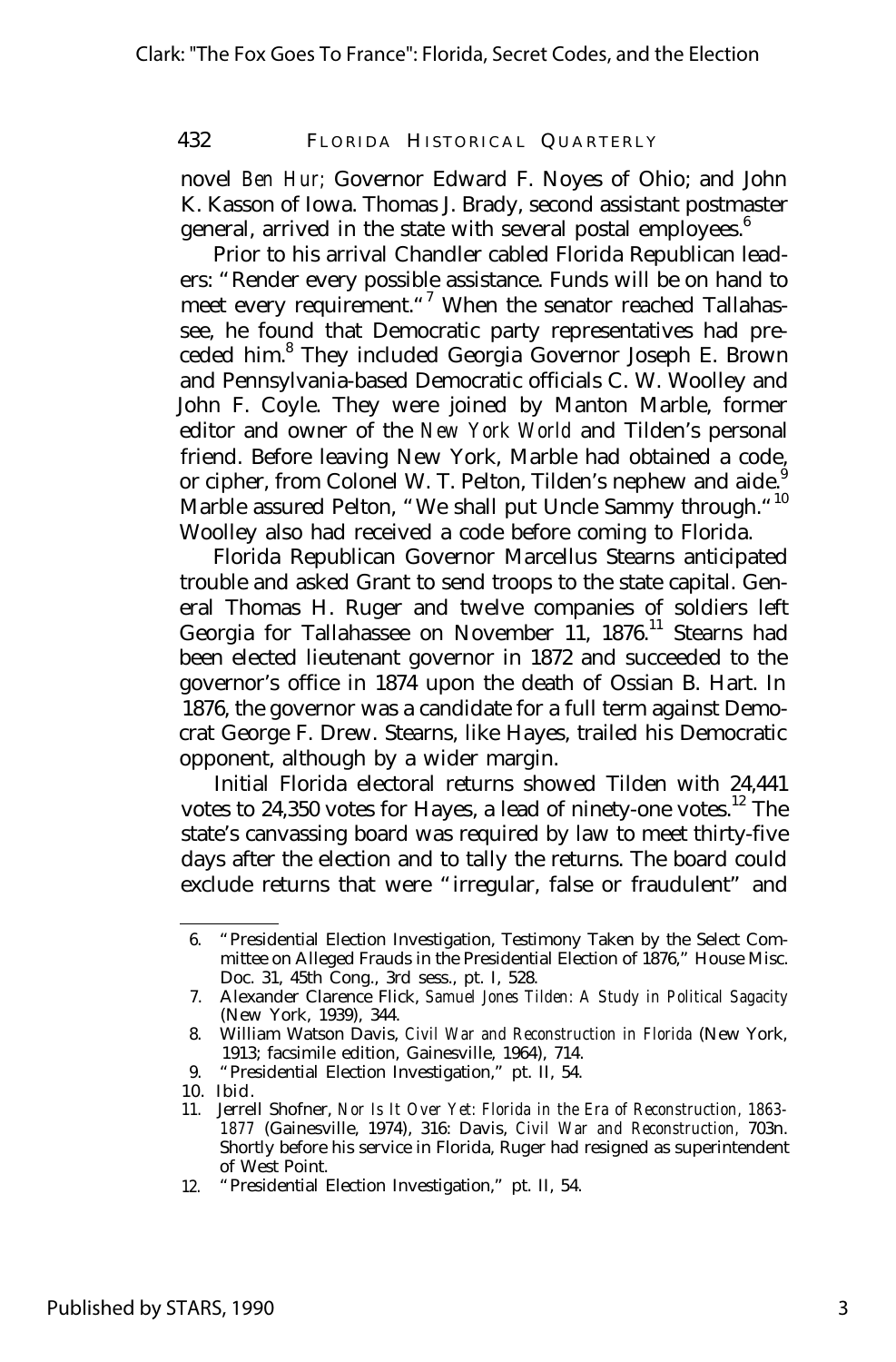thus could accept or reject returns as it saw fit.<sup>13</sup> The three members of the board were Samuel B. McLin, the Republican secretary of state; Clayton A. Cowgill, Republican comptroller; and William Archer Cocke, Democratic attorney general. McLin, a native of Tennessee, had moved to Florida in 1854 and had served briefly in the Confederate Army from which he reportedly deserted. He was working as the editor of a small Lake City paper when he was appointed secretary of state in 1873. He also was editor of the *Tallahassee Sentinel,* one of the most influential, pro-Republican newspapers in the state. Cowgill was a Delaware physician and a Union Army veteran who moved to Florida following the Civil War. He was appointed state comptroller in 1873. Cocke was a Virginia native who had settled in the state during the war. Although he was a Democrat, he had been appointed to office by a Republican governor. McLin served as chairman of the canvassing board.

Prior to the board's meeting, Republicans and Democrats began examining returns from key counties to uncover evidence in support of their candidates. Noyes and Wallace, for example, used Federal troops in north Florida counties to solicit affidavits from blacks who claimed they had been intimidated by local Democrats.<sup>14</sup> Wallace later wrote: "Money and intimidation can obtain the oath of white man as well as black to any required statement. A ton of affidavits could be carted in . . . and not a word of truth in them, except the names of the parties, swearing."<sup>15</sup>

Senator Chandler was not overly optimistic about Republican chances in Florida. He predicted in a telegram to Hayes that the party likely would lose the state by about 150 votes.<sup>16</sup> Barlow also was convinced that the Democrats had carried the state and informed Grant and others of his findings. Understandably, Barlow's fellow Republicans insisted that he leave Florida before his opinions and activities created additional political problems.<sup>17</sup>

The board began its deliberations in Tallahassee on November 27, 1876. Every county had reported by that date

<sup>13.</sup> *Laws of Florida* (1872), 19.

<sup>14.</sup> Shofner, *Nor Is It Over Yet,* 317.

<sup>15.</sup> Lew Wallace, *Lew Wallace: An Autobiography,* 2 vols. (New York, 1906), II, 901-02.

<sup>16.</sup> W. E. Chandler to R. B. Hayes, November 18, 1876, Hayes Papers, Rutherford B. Hayes Library, Freemont, OH.

<sup>17.</sup> Flick, *Samuel Jones Tilden,* 346.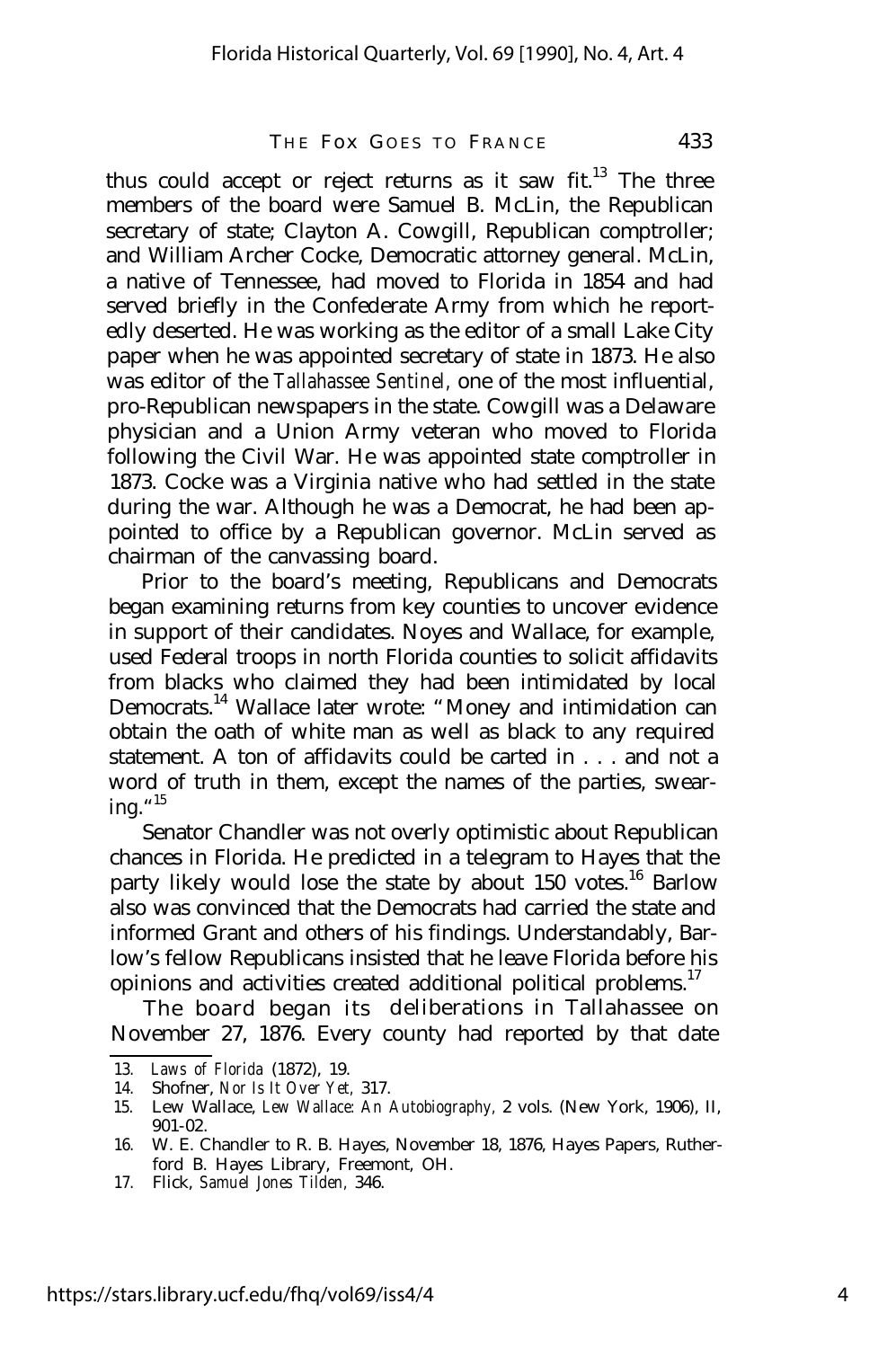except Dade, which had only a few voters. Ten representatives of each party watched as the results were announced. As each county return was read, challenges were offered, either by the Democrats or the Republicans, and sometimes by both. On the first round the two Republicans on the board disallowed some Democratic ballots, and Hayes took a lead of forty-three votes.<sup>18</sup> The results were not final, but they provided Republicans with publicity as newspapers reported their lead.<sup>19</sup>

At the board's second meeting the numbers changed, and the Democratic electors took a ninety-four vote lead.<sup>20</sup> In all, seven sessions were held, and by the evening of December 5 the board had rejected enough Democratic votes to pronounce Hayes the winner. McLin testified later that he had regarded his position on the board primarily as a Republican partisan and that he had voted to sustain his party whenever possible.<sup>21</sup> On December 6, the Republican electors met to cast their votes for Hayes. The dissatisfied Democratic electors met, and Attorney General Cocke certified pro-Tilden results.<sup>22</sup> Both sets of returns were dispatched to Washington. On January 2, 1877, the newly inaugurated Florida legislature decided to intervene as well. It created a new canvassing board which certified Tilden the winner and forwarded on to Washington a third set of returns.<sup>23</sup>

South Carolina and Louisiana also sent multiple returns to Washington. President Grant appointed a fifteen-member commission to hold hearings and decide the case. The commission included eight Republican and seven Democratic members. On February 9, 1877, the commission voted eight to seven to award all nineteen disputed electoral votes to Hayes.<sup>24</sup> The way was paved for Hayes's presidency.

Although they had lost the presidency, the Democrats benefited from Tilden's defeat. They made Hayes's questionable elec-

<sup>18.</sup> "Report of the Senate Committee on Privileges and Election with the Testimony and Documentary Evidence on the Election in the State of Florida in 1876," Senate Report 611, 44th Cong., 2nd sess., pt. II, 11-12.

<sup>19.</sup> *New York Herald,* November 29, 1876.

<sup>20.</sup> Shofner, *Nor Is It Over Yet,* 321.

<sup>21.</sup> "Presidential Election Investigation," pt. II, 98-100.

<sup>22. &</sup>quot;Report of the Senate Committee," pt. IV, 14.<br>23. "Testimony Taken Before the Special Commit

<sup>23.</sup> "Testimony Taken Before the Special Committee on Investigation of the Election in Florida," House Misc. Doc. 35, 44th Cong., 2nd sess., pt. I I I, 70-79.

<sup>24.</sup> Shofner, *Nor Is It Over Yet,* 338.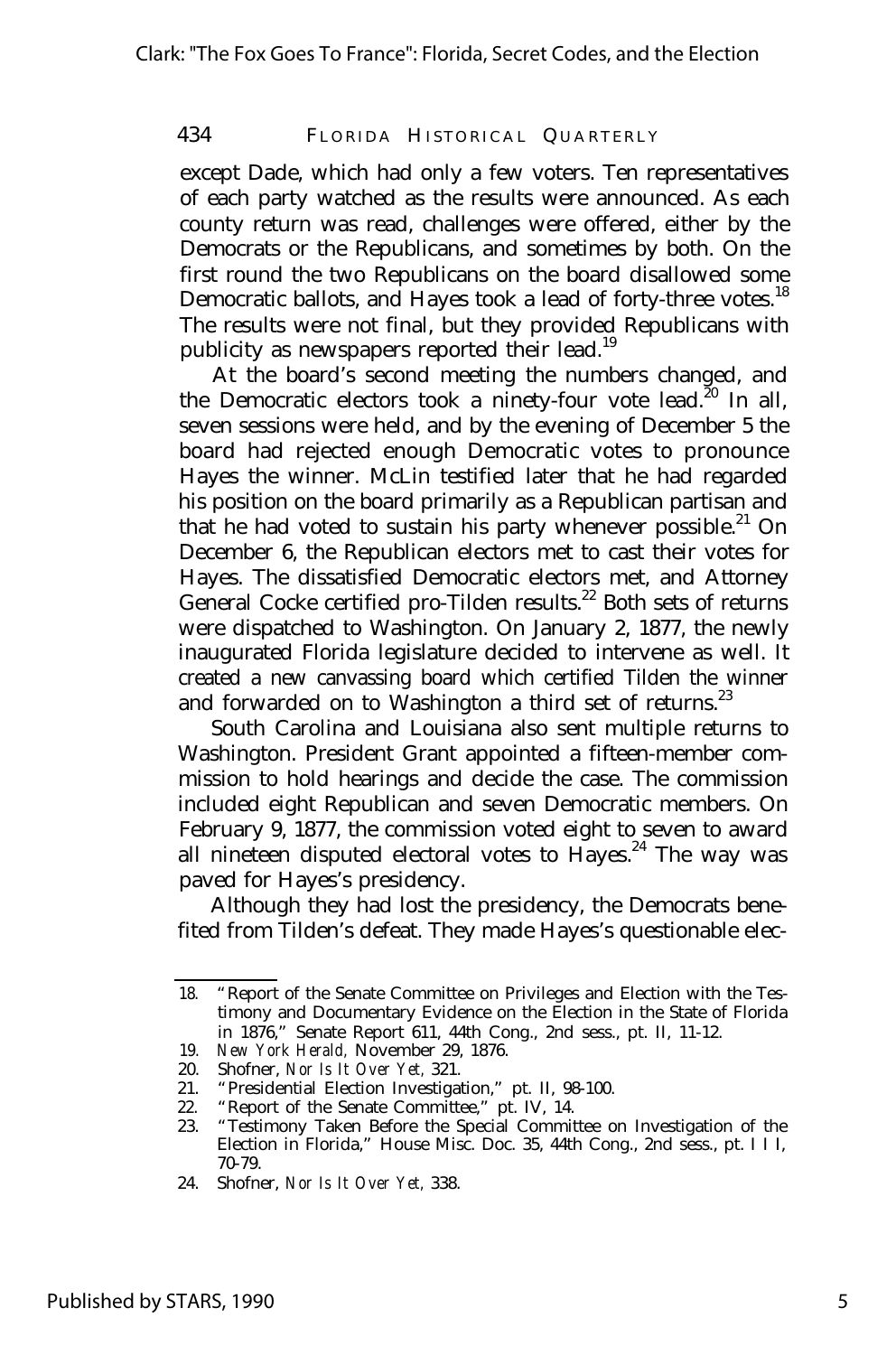tion a continuing campaign theme during the next several years. The Republican party was labeled as corrupt, and the Democrats vowed to undo the great wrong in the 1880 election. Newspapers supporting the Democratic party labeled Hayes a "usurper" and claimed that he and the Republicans had stolen the election.<sup>25</sup> Tilden called the affair a "political crime."<sup>26</sup>

To aid in keeping the issue before the public, Democratic Congressman Clarkson N. Potter of New York introduced on May 13, 1878, a resolution to create a congressional committee to investigate the election. The resolution passed despite opposition from Republicans, and Potter became committee chairman. The panel began its hearings later the same year and discovered that almost everyone associated with helping the Republicans win in the South had received a federal appointment. Some disgruntled Republicans, nonetheless, testified against their party. $27$  One was McLin, who had been named associate justice of the New Mexico Supreme Court as a reward for supporting Hayes but who became embittered when approval of his nomination was forestalled by Florida's Republican Senator Simon P. Conover. McLin testified that the Republicans had assured him he would be "taken care of" if he helped their cause.<sup>28</sup> He also reported Marble's assurance to him that, if Tilden won, McLin would not die poor.<sup>29</sup>

The Republicans needed an issue in 1878 to counter the Democratic strategy and to place that party on the defensive. The issue that ultimately satisfied the need arose from a very unusual source, the Western Union Company. Within days of the election, controversy over its outcome seemed certain, and James O. Green, a Western Union employee and son of a com-

<sup>25.</sup> Paul Leland Haworth, *The Hayes-Tilden Disputed Presidential Election of 1876* (Cleveland, 1906) 306.

<sup>26.</sup> *New York Herald,* October 28, 1877.

<sup>27.</sup> For example, Edward H. Noyes was named minister to France, John A. Kasson minister to Austria, Lew Wallace governor of New Mexico, Marcellus L. Stearns federal commissioner at Hot Springs, Arkansas, and F. C. Humphreys collector of the port of Pensacola. Haworth, *Disputed Presidential Election,* 309; House Report 140. 45th Cong., 3d sess., 21-22.

<sup>28.</sup> "Presidential Election Investigation," pt. IV, 98.

<sup>29.</sup> Ibid., 101. McLin returned to Florida after the failure of his Senate confirmation. Travels to and from New Mexico had undermined his health, and he died at his home near Orlando on September 17, 1879. *Tampa Guardian,* September 27, 1879.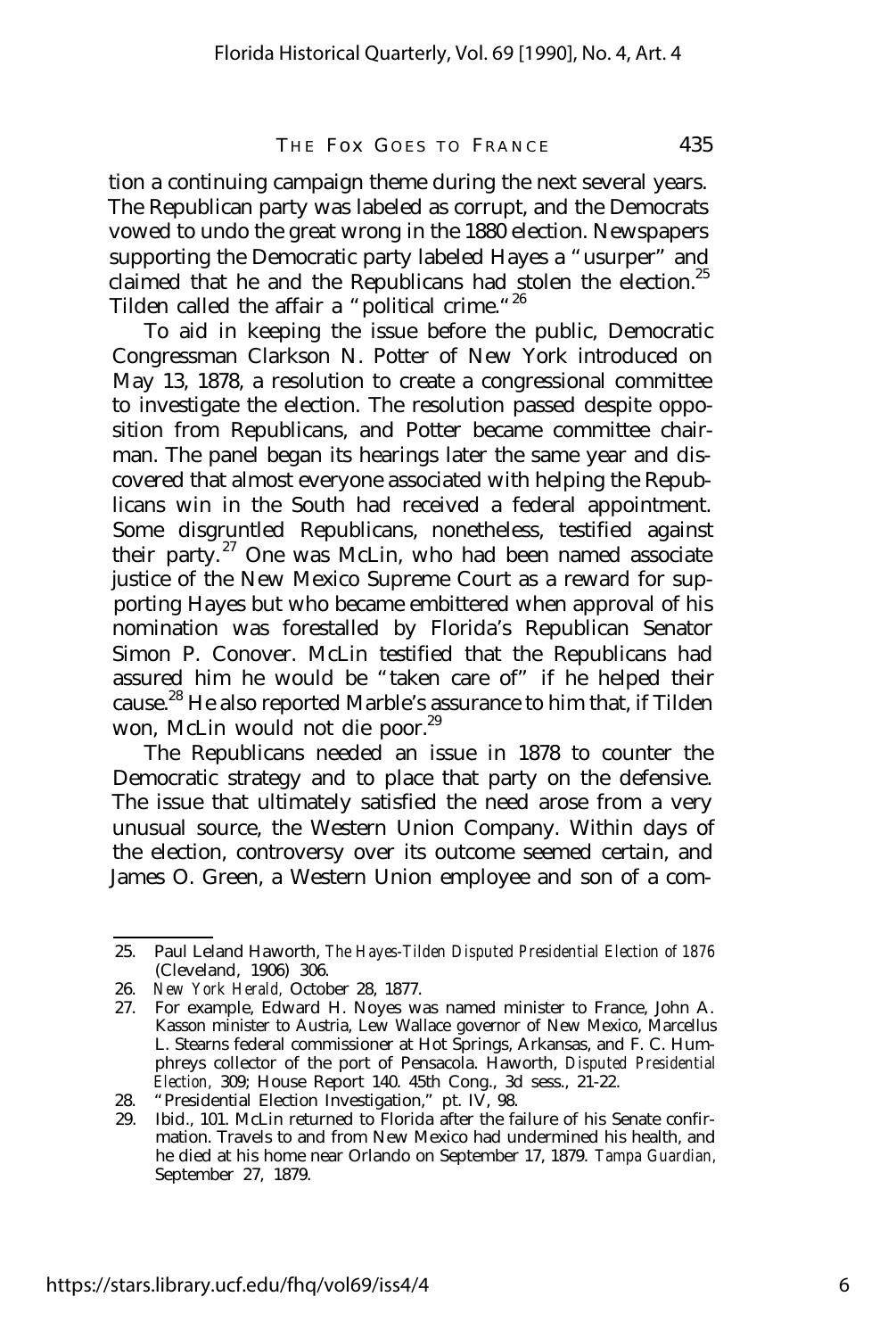pany vice president, thought his company might become involved. Green realized that if an investigation were undertaken telegrams involving the campaign might be subpoenaed and used as evidence. Western Union prided itself on protecting the confidentiality of its customers, and Green believed that telegrams in the company's possession could embarrass important clients if their contents were revealed.

Company rules required that telegrams be retained for three years in case a customer sued Western Union for sending incorrect information. In December 1876, James Green's father ordered all telegrams in the Washington files relating to politics collected and sent to New York. Each telegram transmitted during the fall of 1876 was examined. Some obviously were of a political nature, and, as was not unusual for businessmen and politicans at the time, many were in code. Some individuals had their own code books, and a standard code dictionary was also available. Accordingly, Western Union clerks examining coded telegrams were told to check for names of well-known politicians, or certain addresses, such as those of the New York headquarters of the two political parties. <sup>30</sup> In all, nearly 30,000 telegrams from the 1876 campaign were sent to New York.

Western Union officials feared that messages dealing with the election might be subpoenaed by one or more congressional committees, so the company turned them over to Clarence Gary, its New York attorney. When the Senate Committee on Privileges and Elections eventually issued the subpoena, it specifically named Gary.<sup>31</sup> He shipped the telegrams to the committee in a large trunk. $32$ 

Company president William Orton understandably wanted the telegrams returned. He worried that they might become part of a permanent record and be opened to public examination. Leonard Whitney, manager of the Western Union office in Washington, warned Orton, "If the telegrams got into the hands of either the House or the Senate we would not be able to get them back; that the Clerk of the House and the Secretary of the Senate would have no authority to take them out of the files;

<sup>30.</sup> Ibid., 5.

<sup>31.</sup> Ibid.

<sup>32.</sup> Albert M. Gibson, *A Political Crime: The History of the Great Fraud* (New York, 1885), 75.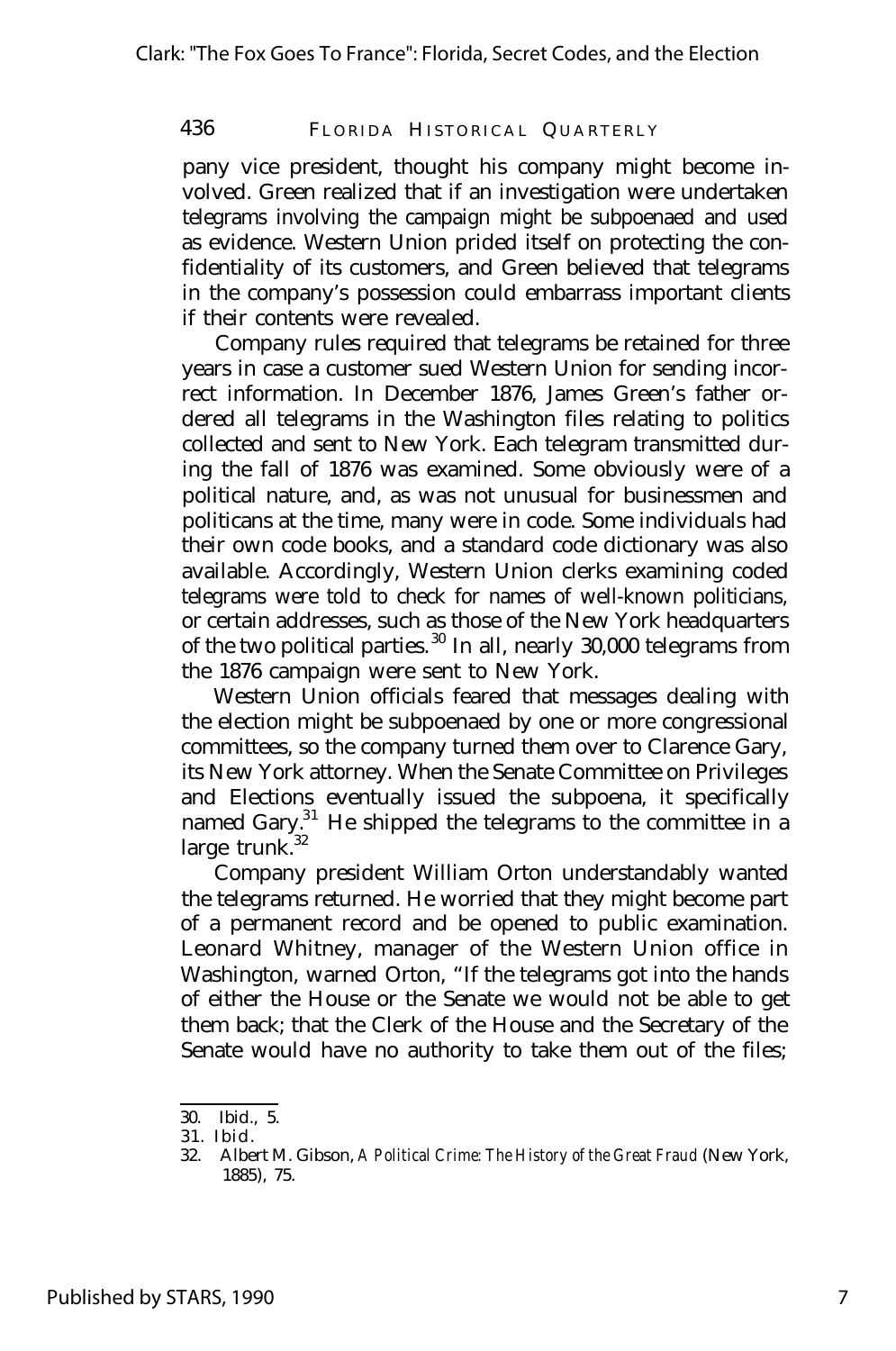and . . . the best course would be to apply to the chairmen of the committees."<sup>33</sup> In March, Orton asked key senators to return the telegrams, and, through his influence and that of his company, he was successful. On March 17 the telegrams were returned to Western Union.

Company officials believed they had recovered all of the cables. When they arrived from Washington the younger Green secretly had the trunk and its contents burned.<sup>34</sup> However, more than 600 telegrams had been removed in Washington, apparently by George E. Bullock, a clerk on the Senate committee and a dutiful Republican. In May 1878, when Bullock was named consul to Cologne, he turned the telegrams over to another Republican, Representative J. L. Evans of Indiana. Evans gave them to Thomas Brady, the second assistant postmaster general, who had been active in Florida after the election. Brady's title did not indicate properly his powerful position as a leading Republican fundraiser.<sup>35</sup>

Meanwhile, Senator Chandler was continuing to search for a way to stop Democratic attacks on his party. He believed that the Western Union telegrams would have provided him with the ammunition that he needed and complained bitterly about their destruction. Republican Congressman Eugene Hale of Maine knew that Brady had some of the telegrams. He obtained the coded cables and had copies made of those most likely to embarrass the Democrats.<sup>36</sup>

Six hundred thirty-one of the original 30,000 telegrams remained, and nearly all of them involved the Democrats. An unknown person had removed most of the messages transmitted by Republicans. Floyd Grant, the Western Union employee who originally had counted the telegrams, testified later that Republican messages were as numerous as Democratic ones. As to the Florida election, he remembered more Republican than Democratic telegrams. Any one of several people could have removed the cables from the committee room where they had been stored for months.<sup>37</sup>

<sup>33. &</sup>quot;Presidential Election Investigation," pt. II, 25.

<sup>34.</sup> Ibid., 33.

<sup>35.</sup> Haworth, *Disputed Presidential Election,* 316.

<sup>36.</sup> *New York Tribune,* January 29, 1879.

<sup>37.</sup> "Presidential Election Investigation," pt. II, 9. A complete set of the original telegrams can be found in the James A. Garfield Papers, Box 168, Manuscripts Division, Library of Congress, Washington, DC.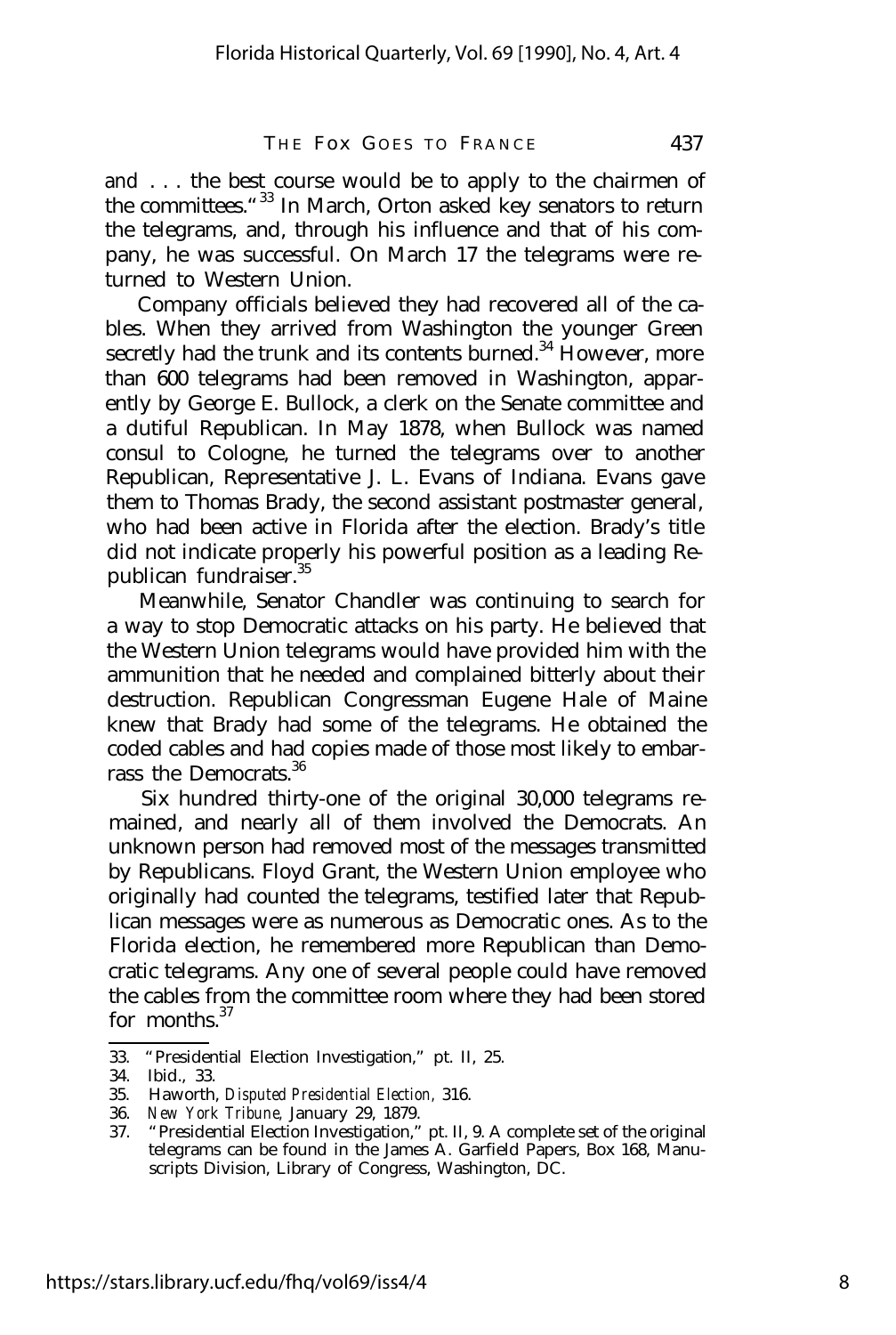In the summer of 1878 Chandler gave a set of the telegrams to Congressman Benjamin Butler, a member of the Potter committee. Representative Frank Hiscock, another Republican member of the committee, also received copies. Chandler mailed about a dozen of the telegrams to Whitelaw Reid, editor of the pro-Republican *New York Tribune.* Later Chandler sent all of the telegrams relating to Florida to Reid, and eventually he forwarded the rest of the cables in his possession. Brady also gave Reid some of his copies.<sup>38</sup>

Reid was intrigued with the telegrams, but he was unsure what to do with them. He did not understand the secret codes, but since nearly all of the messages were addressed to Democratic party officials in New York from the contested states of Florida, South Carolina, and Louisiana, he suspected they might contain information that could embarrass the Democrats.<sup>39</sup> Reid decided "to play about them for a little while." He later stated: "First, we threw a few of them out in editorials, trying to make a little fun out of them, and attract attention to them in the hope that somebody would supply a translation. Nobody came forward, however, and then we attacked them seriously. "<sup>40</sup> The dispatches must have seemed very odd to *Tribune* readers. One printed November 13, 1876, was sent from Columbia, South Carolina:

Very news says Copenhagen to from can Florida you count much in be give what Louisiana am placed in Returning Board (to) insure, what say you? Give news from Louisiana, Oregon, Florida.<sup>41</sup>

When no one volunteered to translate the codes, Reid gave separate sets to two members of the *Tribune* staff, William M. Grosvenor and John R. G. Hassard. A third set was transferred to a man Reid did not identify. The three worked independently to break the multiple Democratic codes and a single Republican code.<sup>42</sup> In August, Hassard and Grosvenor achieved a breakthrough. They noticed that the word "Warsaw" occurred fre-

<sup>38.</sup> *New York Tribune,* January 29, 1879.

<sup>39.</sup> "Presidential Election Investigation." pt. IV, III.

<sup>40.</sup> Ibid.

<sup>41.</sup> Holden, "The Cipher Dispatches," 408.

<sup>42.</sup> Haworth, *Disputed Presidential Election,* 316.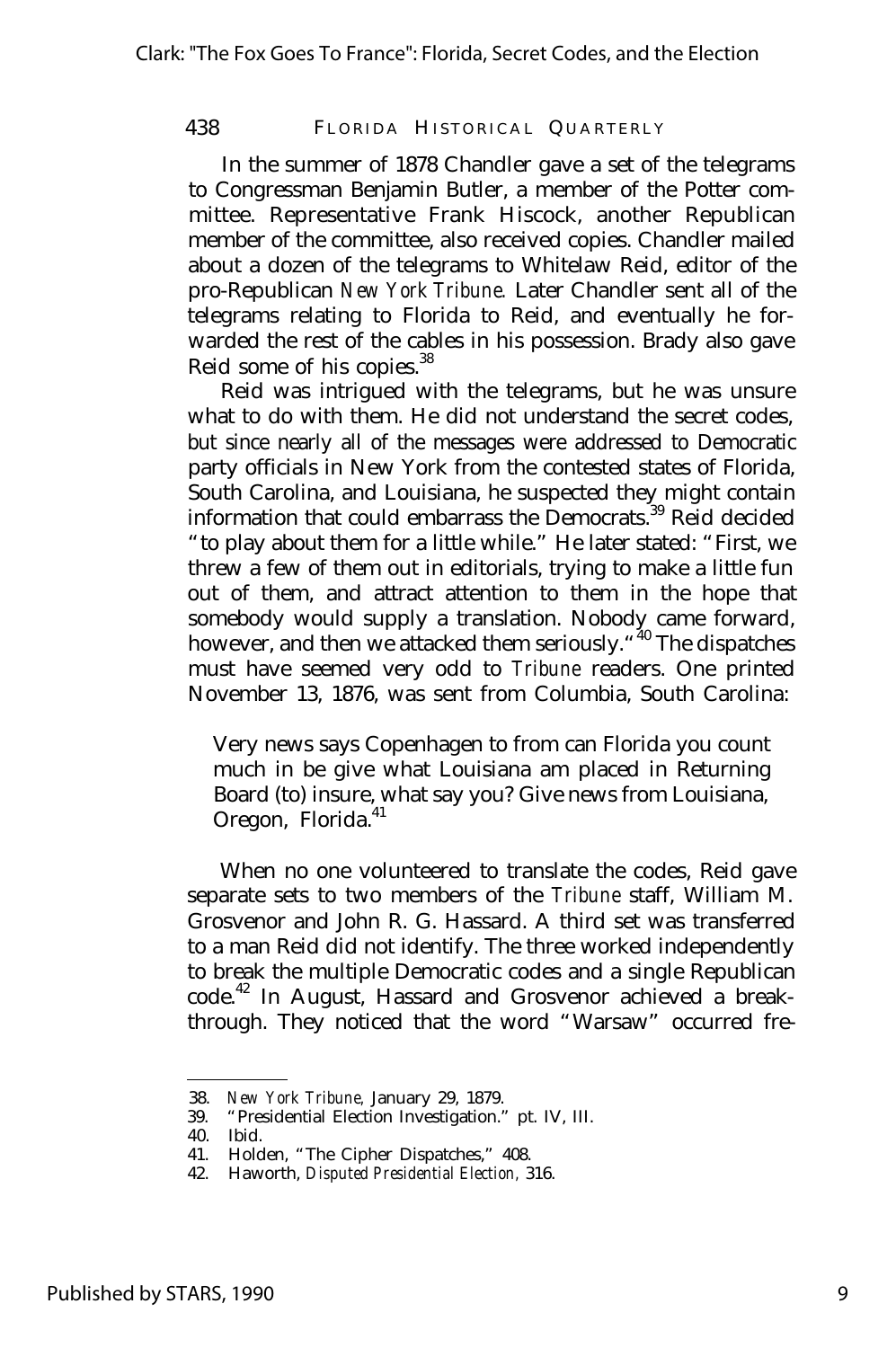quently and often was used as "Warsawed." They guessed that it stood for telegraph or telegraphed.<sup>43</sup> It gave them a start in what became a tedious and time-consuming task. On October 7, 1878, the newspaper announced the existence of the codes and the following day began publication of the telegrams.  $44$ 

The first telegrams to appear in print were from Florida, and their publication was designed to maximize embarrassment to the Democrats. The timing was good for the Republicans, coming just weeks before the fall 1878 congressional elections. and the cables helped to blunt the ethics issue the Democrats had hoped to use.<sup>45</sup> To keep the matter before the public the *Tribune* spaced out publication, printing the South Carolina dispatches eight days after the Florida telegrams, and the Louisiana wires followed. The telegrams captivated readers. Solving the coded messages seemed to them like a mystery out of Edgar Allen Poe's *Gold Bug,* and many Americans enjoyed using the *Tribune* codes to figure out the telegrams for themselves.<sup>46</sup>

Most of the telegrams were in a transposition cipher in which the words were rearranged according to a predetermined code. Identifying the code was difficult, and different arrangements applied based upon the length of the message. To solve the mystery, two telegrams of equal length were selected and written on a piece of paper. Individual words then were cut out and arranged until they made sense. The second message served as a check on the accuracy of the first.

<sup>43.</sup> *New York Tribune* (extra edition no. 44), November 12, 1879, 3 (hereafter, *Tribune* extra). This extra edition was entitled, "The Cipher Dispatches: Secret History of the Electoral Canvass in 1876."

<sup>44.</sup> Haworth, *Disputed Presidential Election,* 317.

<sup>45.</sup> Ibid.

<sup>46.</sup> Ibid., 321.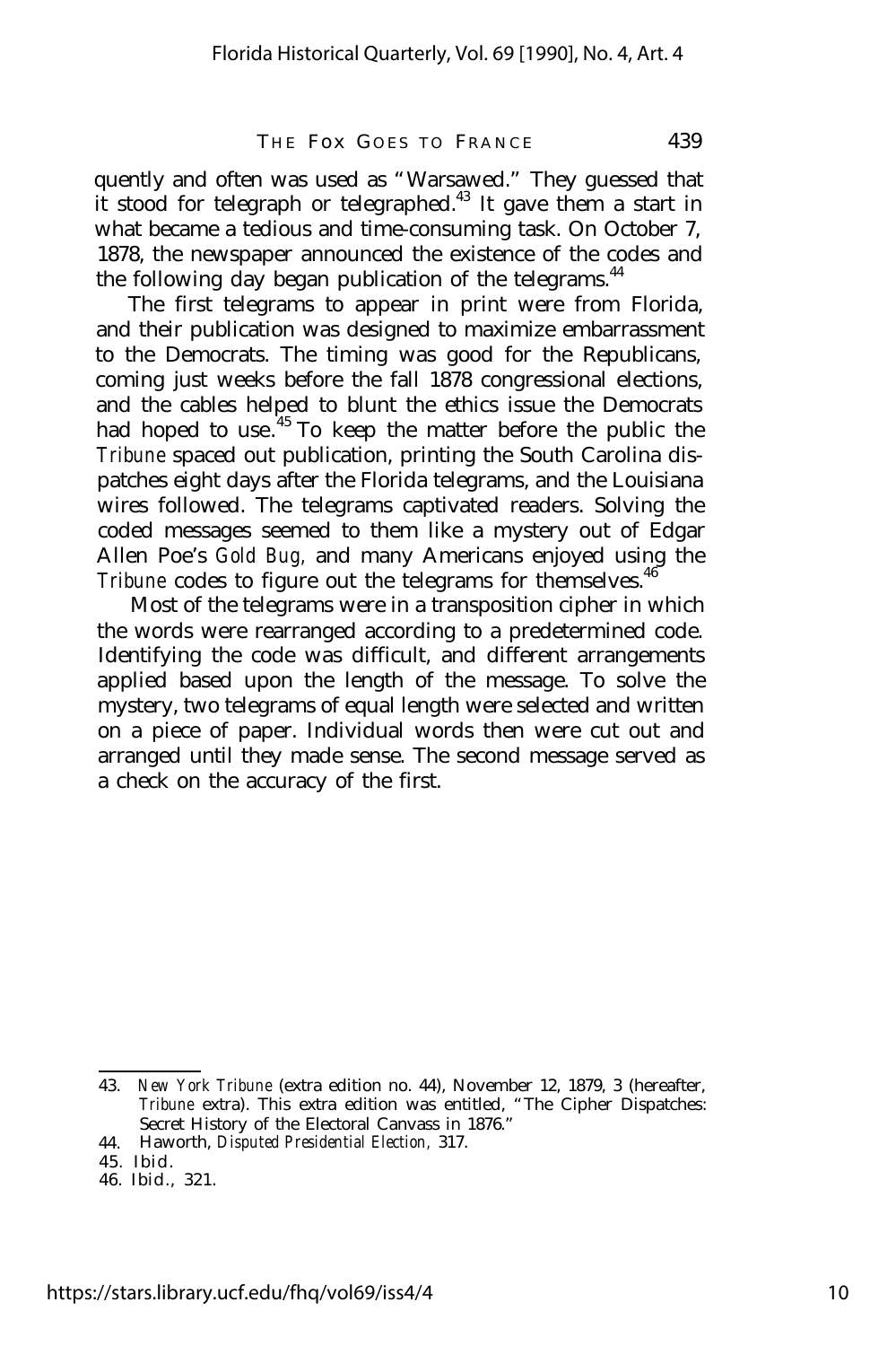The code actually contained ten separate keys:

| I 4 ( |  |
|-------|--|
|-------|--|

FLORIDA HISTORICAL QUARTERLY

|     |                         |                         |                  | smannoù ten separate nejs:<br>Table of Keys |                  |                         |                  |                         |                         |                  |
|-----|-------------------------|-------------------------|------------------|---------------------------------------------|------------------|-------------------------|------------------|-------------------------|-------------------------|------------------|
|     | 10                      | words                   | 15               | words                                       | 20               | words                   | 25               | words                   | 30                      | words            |
| Key | $\mathbf{1}$            | $\boldsymbol{2}$        | $\sqrt{3}$       | $\overline{\mathbf{4}}$                     | $\bf 5$          | $\boldsymbol{6}$        | 7                | $\bf 8$                 | 9                       | 10               |
|     |                         |                         |                  |                                             |                  |                         |                  |                         |                         |                  |
|     | 9                       | $\overline{\mathbf{4}}$ | 8                | 3                                           | 6                | 12                      | 6                | 18                      | 17                      | 4                |
|     | $\sqrt{3}$              | $\boldsymbol{7}$        | 4                | 7                                           | 9                | 18                      | $1\;2$           | 12                      | 30                      | 26               |
|     | $\bf 6$                 | $\boldsymbol{2}$        | $\mathbf{1}$     | $1\,2$                                      | 3                | $\boldsymbol{3}$        | $\bf 23$         | $\bf 6$                 | 26                      | 23               |
|     | $\mathbf{1}$            | 9                       | $\tau$           | $\boldsymbol{2}$                            | $\mathbf 5$      | $\bf 5$                 | $1\,8$           | 25                      | $\mathbf 1$             | 15               |
|     | 10                      | 6                       | 1 3              | $\bf 6$                                     | $\boldsymbol{4}$ | $\overline{\mathbf{4}}$ | 10               | 14                      | 11                      | 8                |
|     | $\bf 5$                 | $\sqrt{3}$              | $\bf 5$          | 8                                           | 13               | $\mathbf{1}$            | 3                | $\mathbf{1}$            | 20                      | 27               |
|     | $\boldsymbol{2}$        | 8                       | $\boldsymbol{2}$ | 4                                           | 14               | 20                      | 17               | 16                      | 25                      | 16<br>30         |
|     | $\boldsymbol{7}$        | 10                      | 6                | $\mathbf{1}$                                | $2\;0$           | 16                      | $2\;0$           | 11                      | $\mathbf 5$             | 24               |
|     | $\overline{\mathbf{4}}$ | $\mathbf 1$             | 11               | 11<br>15                                    | 19<br>12         | $\boldsymbol{2}$<br>19  | $1\,5$<br>19     | 21<br>$\bf 5$           | 10                      | 9                |
|     | 8                       | $\mathbf{5}$            | 14               |                                             | 17               | 13                      | 8                | 15                      | 29                      | $\bf 5$          |
|     |                         |                         | $\boldsymbol{9}$ | $\boldsymbol{9}$                            |                  |                         | $\boldsymbol{2}$ | $\boldsymbol{2}$        | 27                      | 19               |
|     |                         |                         | 3                | 14                                          | $\mathbf{1}$     | 10                      | 24               | 17                      | 19                      | 17               |
|     |                         |                         | 1 5              | $\overline{5}$                              | 11               | $\bf 6$                 | $\bf 5$          |                         | 28                      |                  |
|     |                         |                         | 12               | 10                                          | 15               | $\boldsymbol{7}$        |                  | 24                      | 24                      | 25               |
|     |                         |                         | $1\ 0$           | 13                                          | 18               | 14                      | 11               | 9                       | $\overline{\mathbf{4}}$ | 22               |
|     |                         |                         |                  |                                             | $\bf 8$          | 17                      | $\boldsymbol{7}$ | 23                      | $\overline{7}$          | 28               |
|     |                         |                         |                  |                                             | 16               | 11                      | 13               | 7                       | 13                      | $\mathbf{1}$     |
|     |                         |                         |                  |                                             | $\boldsymbol{2}$ | 15                      | $\mathbf{1}$     | $\overline{\mathbf{4}}$ | 18                      | 18               |
|     |                         |                         |                  |                                             | 10               | 9                       | 25               | 10                      | 12                      | 12               |
|     |                         |                         |                  |                                             | $\boldsymbol{7}$ | 8                       | 22               | 8                       | 22                      | 6                |
|     |                         |                         |                  |                                             |                  |                         | 9                | 23                      | 21                      | 21               |
|     |                         |                         |                  |                                             |                  |                         | 16               | 20                      | 15                      | 20               |
|     |                         |                         |                  |                                             |                  |                         | 21               | $\mathbf{3}$            | 3                       | 29               |
|     |                         |                         |                  |                                             |                  |                         | 14               | 13                      | $\boldsymbol{9}$        | 14               |
|     |                         |                         |                  |                                             |                  |                         | $\boldsymbol{4}$ | 19                      | $1\,4$                  | 7                |
|     |                         |                         |                  |                                             |                  |                         |                  |                         | $\boldsymbol{2}$        | $\sqrt{3}$       |
|     |                         |                         |                  |                                             |                  |                         |                  |                         | $6\phantom{1}$          | 11               |
|     |                         |                         |                  |                                             |                  |                         |                  |                         | 16                      | 13               |
|     |                         |                         |                  |                                             |                  |                         |                  |                         | $2\sqrt{3}$             | 10               |
|     |                         |                         |                  |                                             |                  |                         |                  |                         | 8                       | $\boldsymbol{2}$ |

If the message included more than thirty words, a combination of codes was used. In a fifty-word message, the thirty- and twentyword keys might be combined, although any combination was possible. Often the telegrams indicated which key was to be  $used.<sup>47</sup>$ 

A typical telegram, for instance, was sent on December 3, 1876, from New York City to C. W. Woolley, one of the Democratic operatives in Tallahassee:

<sup>47.</sup> "Presidential Election Investigation," pt. IV, 326.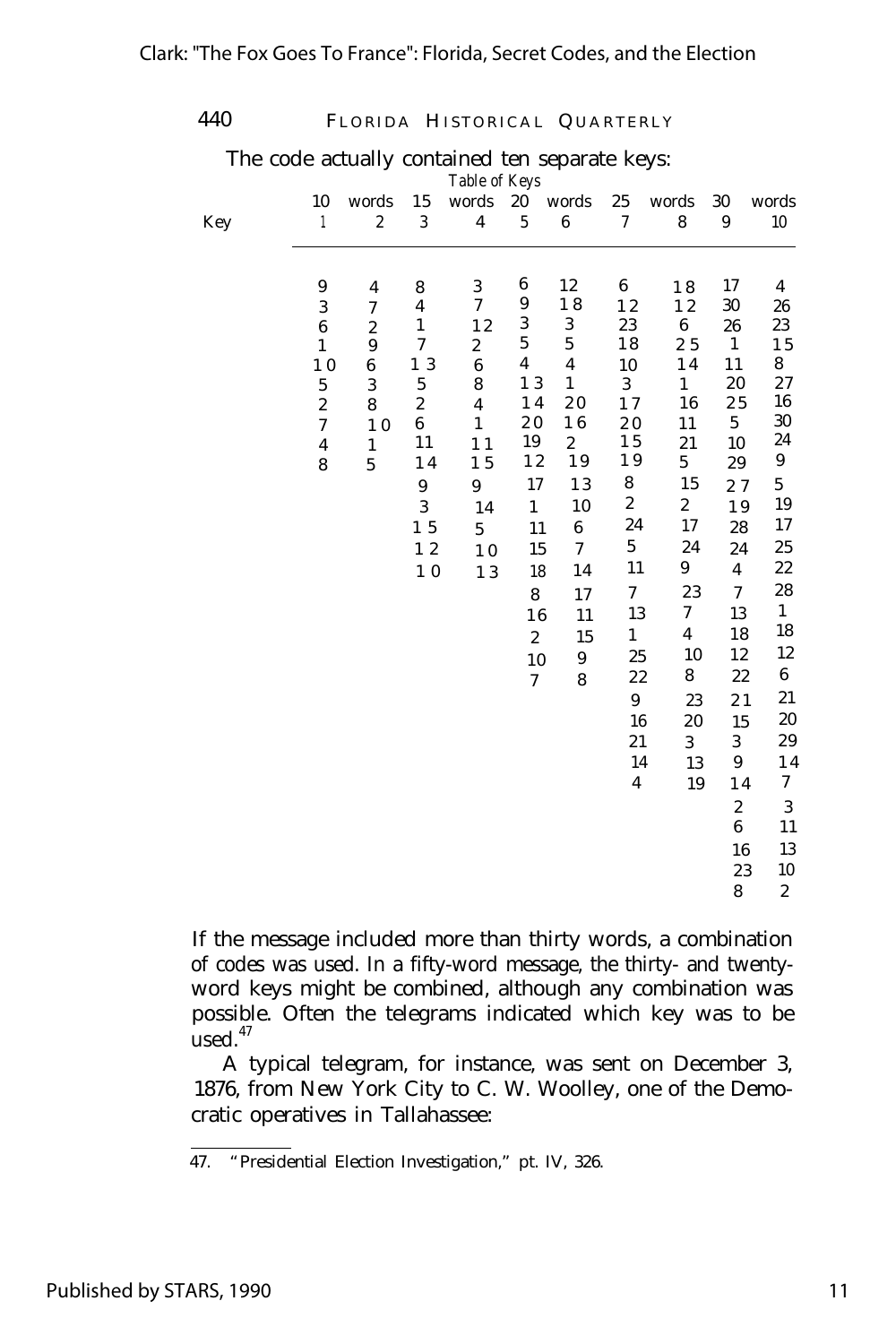[1]Perfect [2]you [3] want [4]power [5]we [6]could [7]and [8]answer [9]you [10]cannot [11]believe [12]delivered [13]all[ [14]telegraphed [15]do [16]do [17]all [18]application [19]no [20]in [2l]and [22]stay [23]private [24]has [25]you [26]have [27]meddlers [28]other [29]prevent [30]here.W.

The message contained thirty words, and use of Key IX was required to obtain the solution. Once the words were numbered, the proper arrangement was simple:

All here have perfect belief in you. We cannot prevent meddlers. No other has power and all application declined. Stay and do what you telegraphed you could do. $48$ 

When a telegram contained a number of words not divisible by five, "nulls" or "dumb words" were added. These nulls included: Anna, captain, Charles, Daniel, Jane, Jones, lieutenant, Thomas, and William  $49$ 

The Democrats also had a substitution code that involved preselected words in place of key words. The substitution code either could stand on its own or be used with the transposition code:

*Vocabulary Key*

| Code word<br>Africa<br>Amsterdam<br>Brazil<br><b>Bremen</b><br>Chili<br>Denmark<br>Fox<br>Greece<br>Ithaca<br>London<br>Max<br>Moses<br>Petersburg | Actual word<br>(Gov.)Chamberlain America<br>bills<br>too high (?)<br>commissioner (?)<br>cautious (?)<br>Colonel Pelton<br>C. W. Woolley<br>Hayes<br>Democrats<br>canvassing board<br>John F. Coyle<br>Manton Marble<br>deposit | Code word<br><b>Bolivia</b><br>Bavaria<br>Chicago<br>Copenhagen<br>Europe<br>France<br>Havana<br>Lima<br>Louis<br>Monroe<br>Paris<br>Portugal | Actual word<br>Wade Hampton<br>proposal<br>unknown<br>cost, draft<br>dollars<br>Louisiana<br>Florida, Stearns<br>Republicans<br>accept<br>governor<br>county<br>draw<br>maybe Chandler |
|----------------------------------------------------------------------------------------------------------------------------------------------------|---------------------------------------------------------------------------------------------------------------------------------------------------------------------------------------------------------------------------------|-----------------------------------------------------------------------------------------------------------------------------------------------|----------------------------------------------------------------------------------------------------------------------------------------------------------------------------------------|
| Rochester                                                                                                                                          | votes                                                                                                                                                                                                                           | Russia                                                                                                                                        | Tilden                                                                                                                                                                                 |
| Syracuse<br>Vienna                                                                                                                                 | majority<br>payable                                                                                                                                                                                                             | Utica<br>Warsaw                                                                                                                               | fraud<br>telegraph                                                                                                                                                                     |

48. Ibid., 364.

49. Ibid., 327.

https://stars.library.ucf.edu/fhq/vol69/iss4/4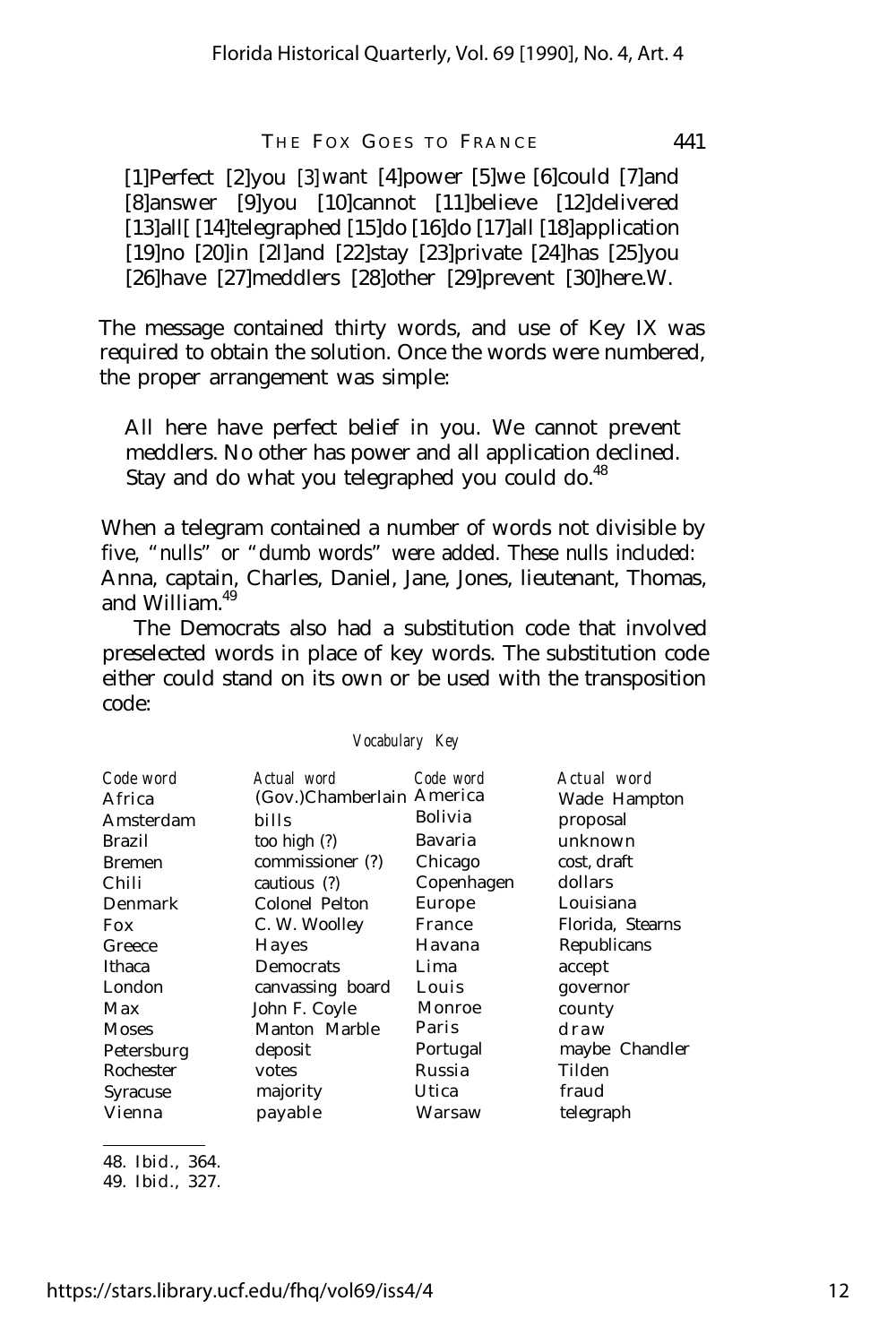To indicate numbers, the names of rivers and places were used:

|           | Numbers Key   |             |               |  |
|-----------|---------------|-------------|---------------|--|
| Code word | <b>Number</b> | Code word   | <b>Number</b> |  |
| River     |               | Potomac     | 6             |  |
| Rhine     |               | Scuylkill   | 7             |  |
| Moselle   | 2             | Mississippi | 8             |  |
| Thames    | 3             | Missouri    | 9             |  |
| Hudson    | 4             | Glasgow     | 100           |  |
| Danube    | 5             | Edinburgh   | 1000          |  |

On November 27, 1876, Tilden's nephew, Colonel Pelton, received a telegram in New York that used the vocabulary code:

Must Paris for Edinburgh Copenhagen, Lima Chicago. Please answer immediately. Manton Marble.

Utilizing the vocabulary code the telegram reads:

Must draw for thousand dollars, accept cost. Please answer immediately. Manton Marble.<sup>50</sup>

The most difficult code was a number cipher that used numbers to represent words and words to indicate numbers.<sup>51</sup>

|           |                          | Number code  |                 |
|-----------|--------------------------|--------------|-----------------|
| Code word | Actual word              | Code word    | Actual word     |
| France    | two                      | Sixteen      | canvass board   |
| Italy     | three                    | Nineteen     | received        |
| Greece    | four                     | Twenty       | agree           |
| England   | five                     | Twenty one   | telegraph       |
| One       | telegraphic credit       | Twenty three | Edward Cooper   |
| T w o     | will deposit             | Twenty four  | votes           |
| Three     | supply or provide        | Twenty seven | John F. Coyle   |
| Four      | have you arranged Thirty |              | Republicans     |
| Five      | will send or remit       | Thirty two   | canvassing      |
| Seven     | draw or draft            | Thirty four  | G. P. Raney     |
| Nine      | bank                     | Thirty five  | requirements    |
| Ten       | dollars                  | Thirty seven | member          |
| Eleven    | thousand                 | Forty        | expenses        |
| Twelve    | hundred                  | Forty one    | paid, protected |
| Thirteen  | necessary                | Forty six    | prompt, prudent |

50. Ibid., 352.

<sup>51.</sup> Ibid., 327.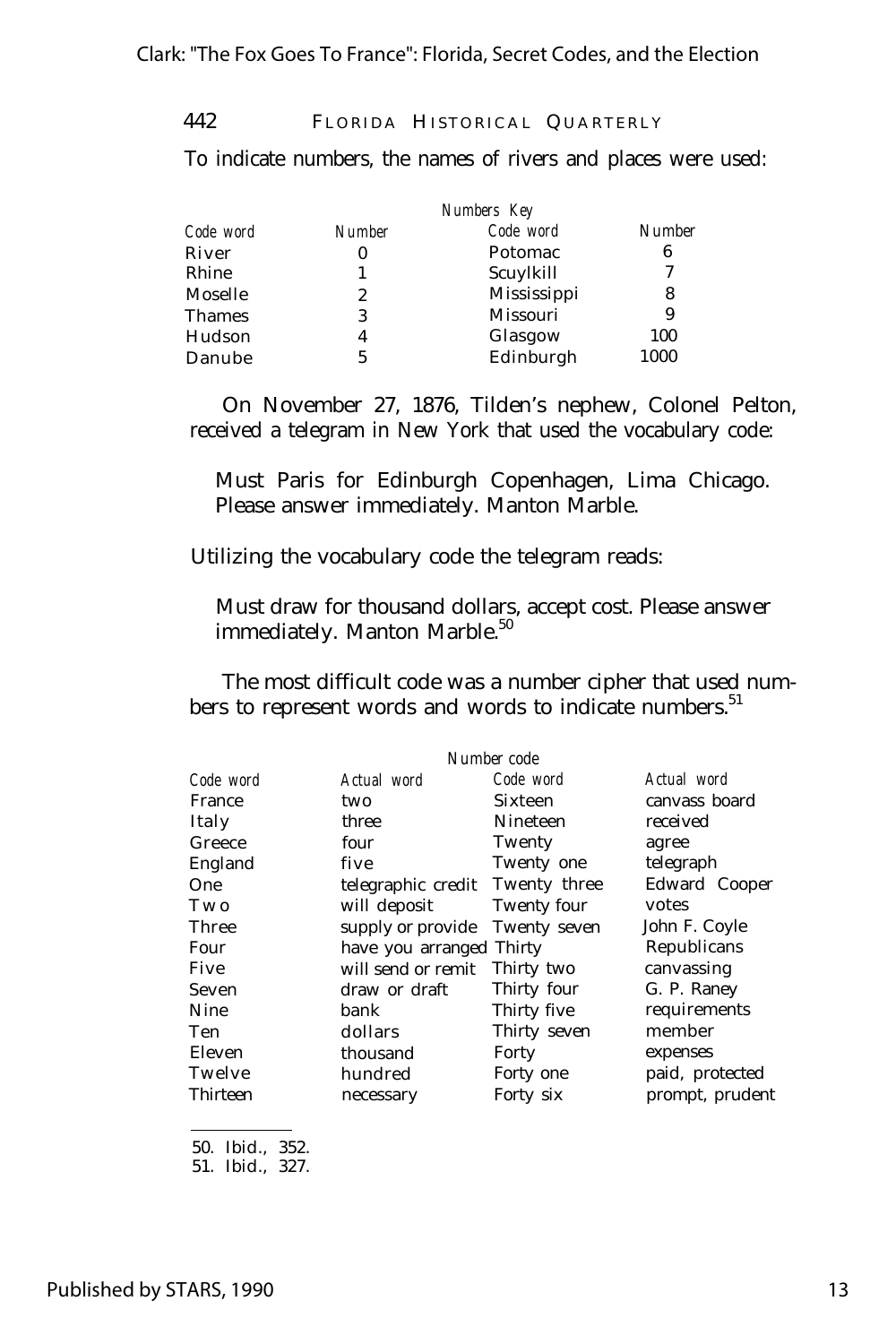Coyle used both the transposition code and the number code on November 13 in a telegram to New York Democratic leader Henry Havemeyer:

In nine one plyne of twelve ten thirty hold Italy sixteen thirteen eleven information will eight that three England first and go immediately seven twenty afternoon twenty situation one tomorrow. Sent two Tallahassee seven twenty four has meeting to thirty. Max.

To translate the telegram, Key VI first was used, then the number code:

Necessary supply telegraphic credit of Plyne in First eight Bank five thousand three hundred dollars. Information that Board will hold canvassing meeting immediately. Coyle and Raney go to Tallahassee tomorrow afternoon. Coyle has sent dispatch situation. Coyle.

The reference to "plyne" in the telegram is to James H. Payne, president of the Florida Savings Bank of Jacksonville and treasurer of the Democratic State Committee. The error in misspelling Payne was corrected in a later telegram. $52$ 

Dictionary ciphers also were used. A dictionary was selected, usually a small volume that could be carried easily, and the sender and receiver agreed on a number of pages, usually one to four, forward or backward. If the sender wanted to use "money," he would find the word in the dictionary. If it was on page 100, ten words down from the top, the sender looked forward or backward the agreed number of pages and then counted ten words down to find the code word.

Finding the solution to a dictionary code was difficult for code breakers. The correct dictionary had to be ascertained (more than sixty different dictionaries were in print in 1876) and then the number of pages had to be determined. The task was frustrating for the *Tribune's* editors and staff. They eventually solved the problem by looking for uncommon words that did not appear in all dictionaries. One such word was "geodesy."

<sup>52.</sup> *Tribune* extra, 13.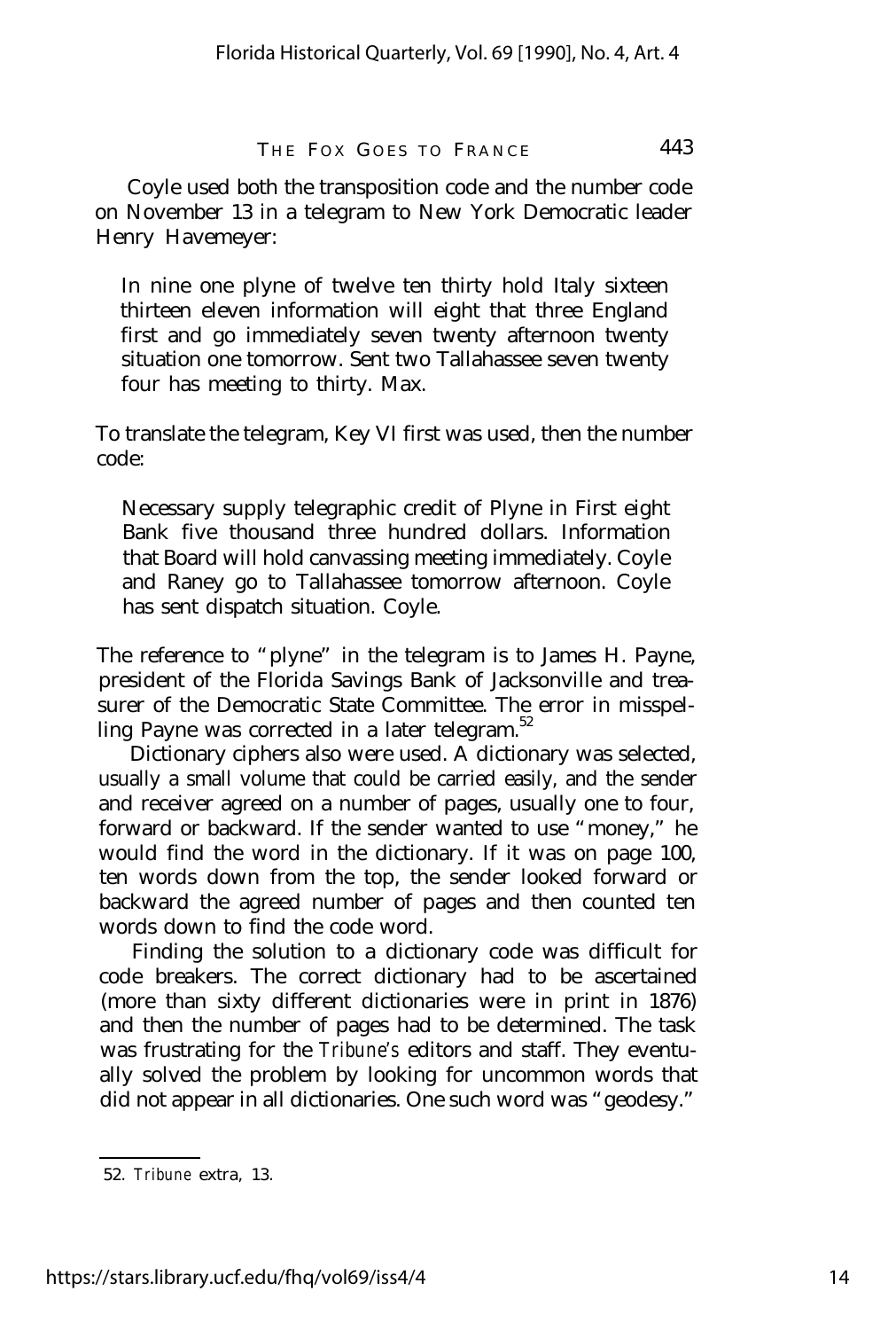They also assumed that the dictionary would be small enough so that the Democratic agents sent South could carry it easily. Ultimately, *Webster's Pocket Dictionary* proved to be the correct one.<sup>53</sup>

The dictionary code was used in an unsigned December 5, 1876, telegram from Florida to one of the Democratic operatives in New York:

Kneel lexicography bass lye leech conduit stevedore to taken descant and woe spermaceti aforesaid helm subjugate hovel of boon research leave terra-cotta forewarning wright unprejudiced seem ordinal metre shamble.

The translation is:

Just left [General] Barlow. Latter concedes State [Florida] to Democrats and will so advise. Have strong hope of Board. Repeat last telegram.

The last four words, "seem, ordinal, metre, shamble," likely are nulls $^{54}$ 

The double cipher code was used rarely. Accurate transmissions were difficult to ensure, and the telegrams tended to be very long. Each letter was assigned a number. The word money in the code was "96-55-33-93-89."<sup>55</sup>

The final code was a letter substitution that could be as confusing as the number code. Only a few telegrams utilized this code because it was difficult to send. One of the messages was:

Why not imnsss ityep iaan yianse nspnsi mpe?

First it was necessary to arrange the message:

Why not im ns ss it ye pi aa ny ia ns en sp ns im pe?

Translated it read:

<sup>5 3</sup> . "Presidental Election Investigation," pt. IV, 329.

<sup>54.</sup> Ibid 379.

<sup>55.</sup> Ibid., 329.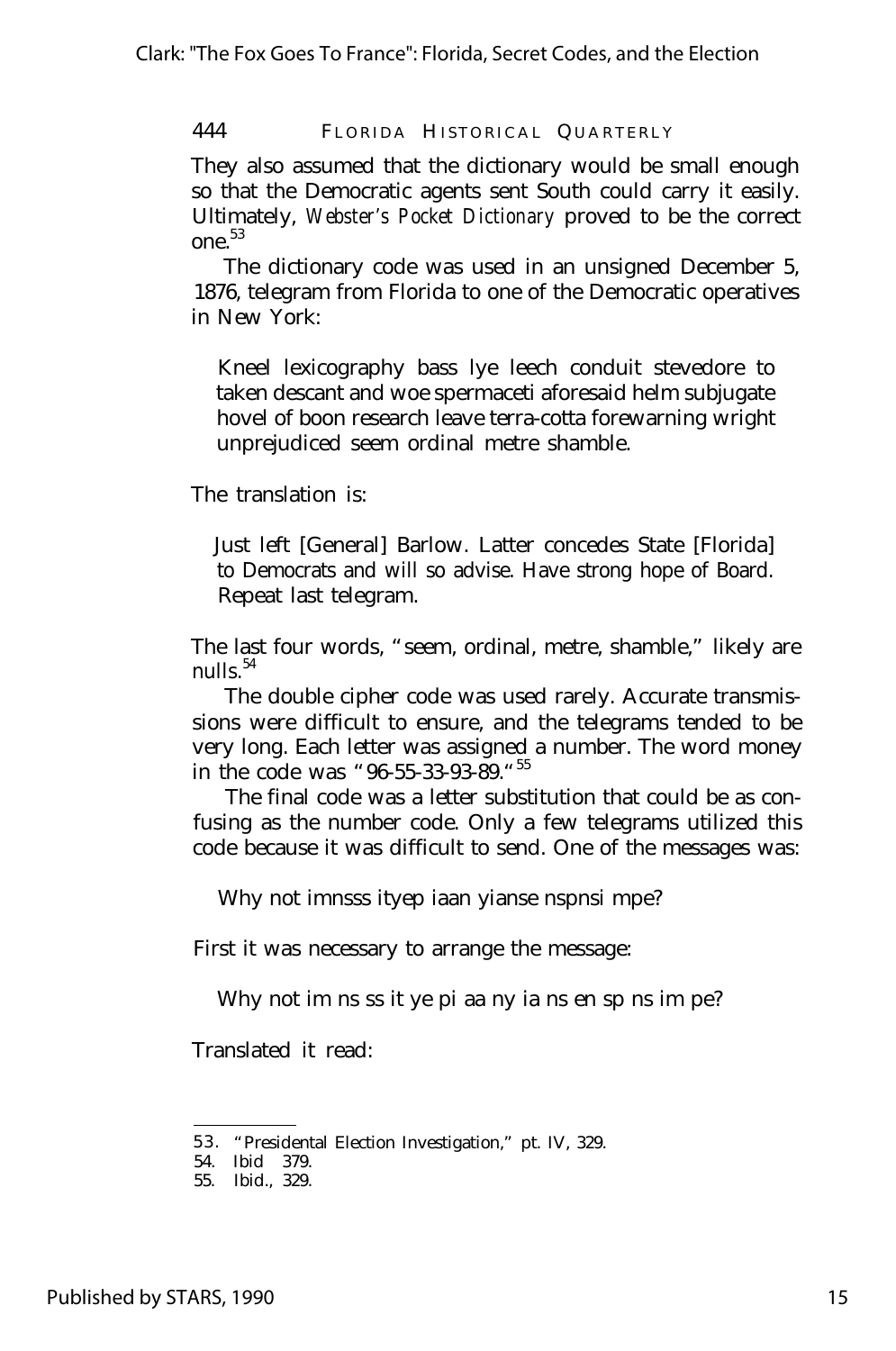Why not send from Key West?<sup>56</sup>

Three groups of Democrats had been involved on the Florida scene in 1876. The locals included four leading political figures, George P. Raney, William A. Bloxham, A. L. Randolph, and J. J. Daniel.<sup>57</sup> Democrats arriving from the North included Manton Marble (code name Moses); John F. Coyle, a Washington lobbyist and former Pennsylvanian (code name Max); and C. W. Woolley, a Pennsylvania politician (code name Fox or winning). The third group, W. T. Pelton (code name Denmark) and Henry Havemeyer, remained in New York City. Most of the telegrams were sent to Pelton and a few to Havemeyer.

The leading national Republican in Florida was Senator William Chandler, whose code name was Everett Chase. The Republican code name of the Democratic headquarters in New York was Everett House.<sup>58</sup> Tilden, who was referred to in the cables by his code name Russia, did not himself send or receive any of the telegrams examined by the Potter committee. Woolley communicated with Havemeyer, and Marble dispatched telegrams to Pelton.<sup>59</sup> Each operative used a different code.

The coded telegrams reveal the story of the desperate Democratic efforts to win Florida for their party. State Democrats moved quickly to save the state for Tilden and their own state candidates. The first telegram was sent November 9, two days after the election, and was from A. L. Randolph in Florida to Duke Gwinn, a Democratic leader in Philadelphia. It set the tone for what was to come:

We need money to resist Radical pranks. State is for Tilden.

The same day, J. J. Daniel sent telegrams from Jacksonville to Raney and Bloxham in Tallahassee:

<sup>56.</sup> Ibid., 416.

<sup>57.</sup> George P. Raney, William D. Bloxham, and A. L. Randolph were officers of Tallahassee's Democratic Reform Club. Raney served as state attorney general beginning in 1877; Bloxham, former lieutenant governor, later twice was elected governor. James Jaquelin Daniel was a Jacksonville attorney, newspaper publisher, and political leader.

<sup>58.</sup> *Tribune* extra, 9.

<sup>59.</sup> "Presidential Election Investigation," pt. IV, 74.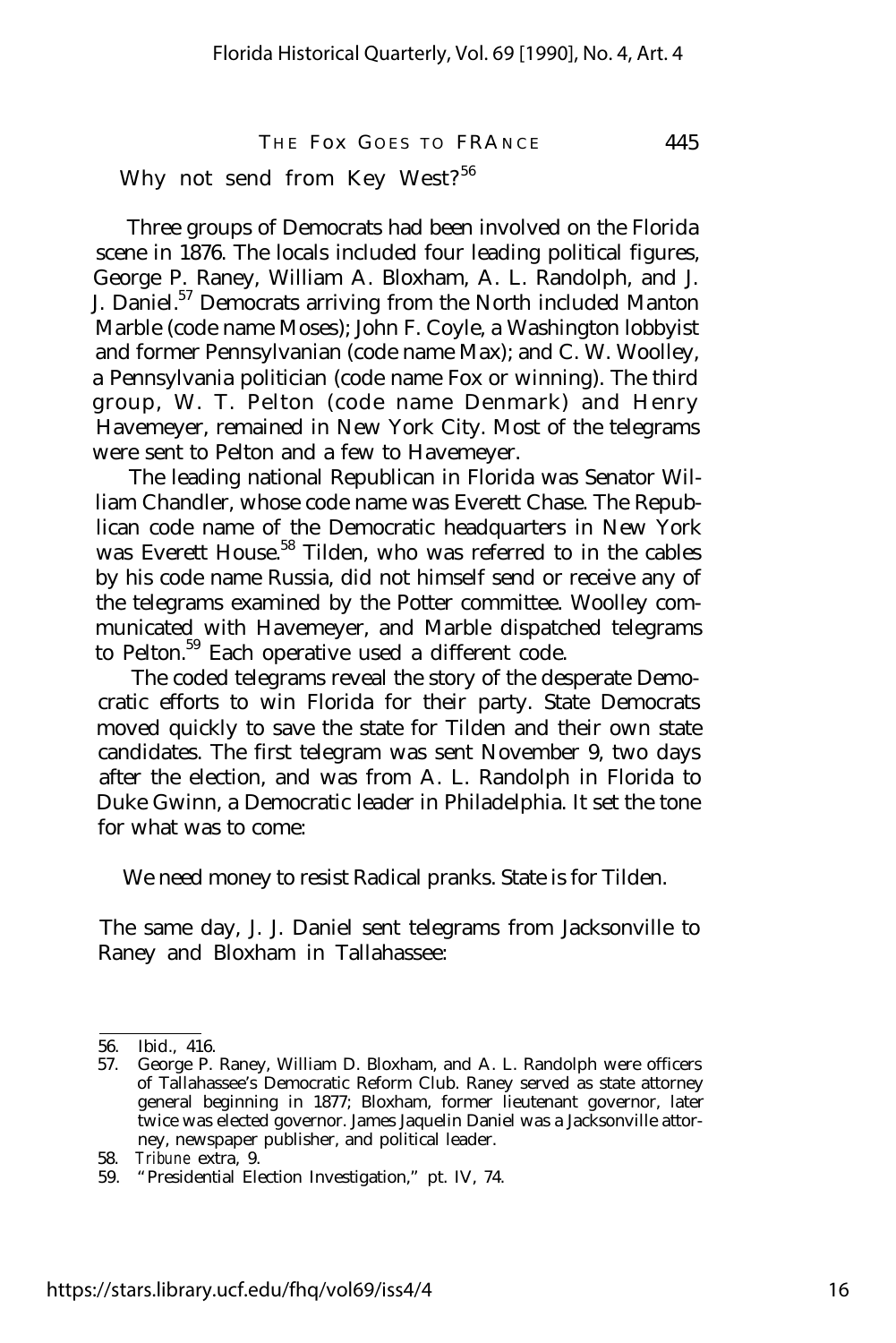You will attend to everything east and north of Suwannee. You take middle and west in hand. Expenses will be paid. Draw on Payne if you need money.

Raney also dispatched a wire that day to a Democratic party official in New York:

Our state has gone for Tilden and Democratic State ticket by at least 1,600. We learn that W. E. Chandler has left Washington for this place. Radicals intend fraud. We need material aid to check them. Can we get it?

His second telegram read:

Send a good man here to represent your committee, with an understood cipher.

The first telegrams from Florida were not sent in code. The Florida Democrats had to wait for someone from New York who would bring a cipher. $60$ 

Marble arrived in Tallahassee by November 16 and telegraphed Pelton:

Use hundred and forty cipher all to there advice some our must everything cordially necessary one coming remain our head received was absolutely driving no probably month was result this business to majority being evidence will truth but afoot Democratic establishing be that distances contriving but unquestionable clear nothing Democrats slow well followed preserve now be returns doubtless to may enormous claim county first board wrongly travel to be will move may canvassing purge and will our difficult Governor canvasser received Democrat three egregious action require returns able county of canvassing of already fraud one where state board being officers Republican with the immediate beginning legal other Georgia helpful very Governor while need Brown help questions counsel Sellers the arising no in we possible best also and Saltonstall remain

<sup>60.</sup> *Tribune* extra, 12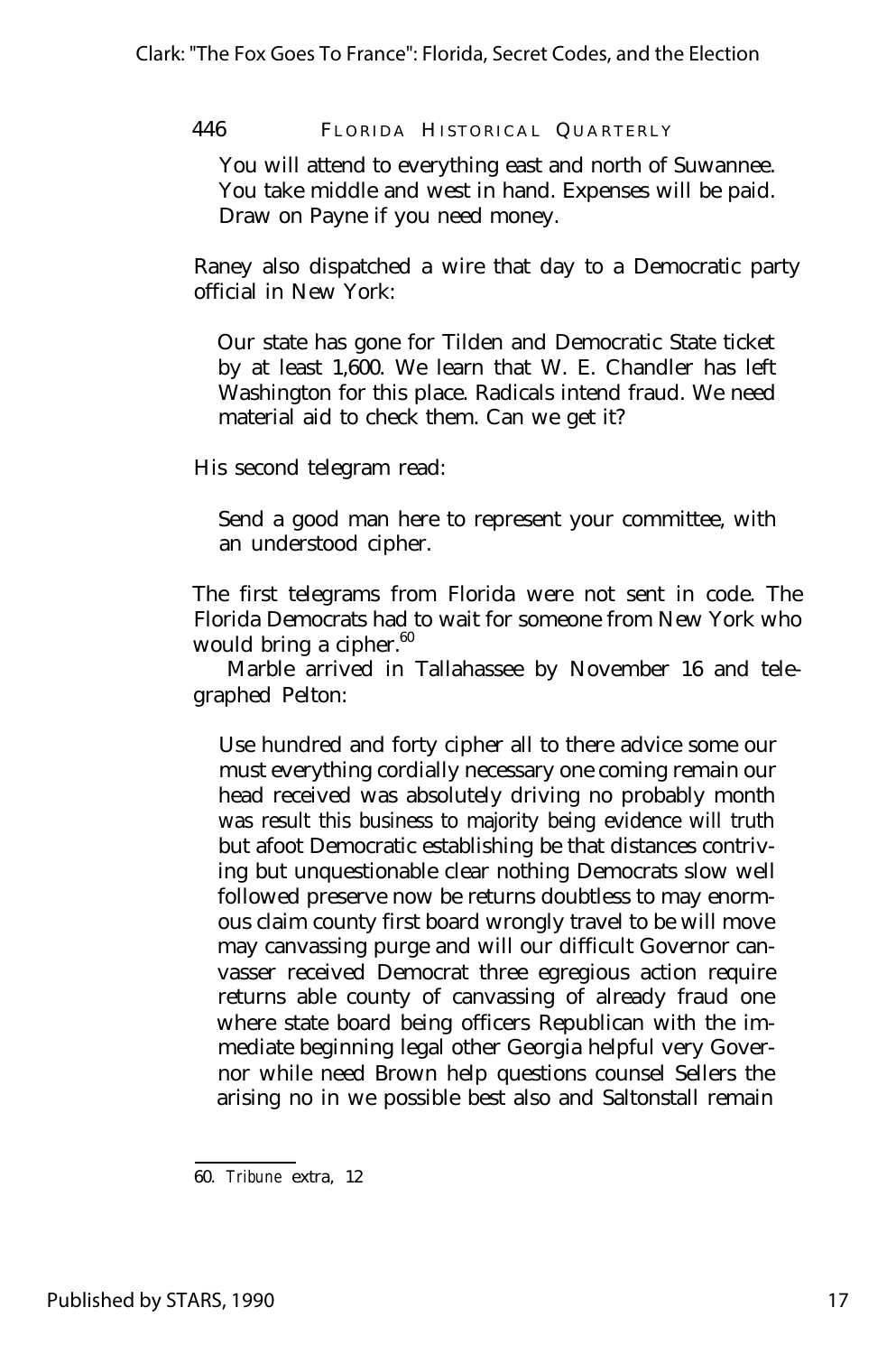can be Moses along and here on general called on army road today officers attorney Governor.

The first words, "Use hundred and forty cipher," called for using Key VII four times and Key V twice:

Use hundred and forty cipher. Our coming was absolutely necessary. There was no head driving everything to result. Some one must remain all this month. Cordially received; probably our advice will be followed. Clear Democratic majority unquestionable. Democrats contriving nothing but to preserve evidence establishing truth. That business now well afoot, but slow, distances being enormous, travel difficult. Canvassing Board doubtless may and will purge county returns. Governor [Stearns] may wrongly claim to be canvasser. Our first move will be to require of the board of three State officers, one being able Democrat, immediate action, canvassing returns already received, beginning with county where Republican fraud egregious. Governor Brown, Georgia very helpful. Sellers the best possible counsel in legal questions arising. We need no other help while he and Saltonstall can remain. Called on Governor, Attorney-General today; also on army officers along road and here. Marble  $61$ 

The Democrats realized that of the three southern states dispute their best hope for victory was Florida. Smith Weed, a Democrat assigned to look out for party interests in South Carolina, telegraphed Havemeyer on November 16:

France Moselle over man greatest river with am Rhine exertions is there full in not here am power made state are chances but you where that be have should confident Rhine to morning in France be concert success is are Africa I the all this conditional working authority communications Europe for Warsawed on act and that close and in for.

The translation utilizes both the transposition and the substitution code:

<sup>61.</sup> Ibid., 13-14.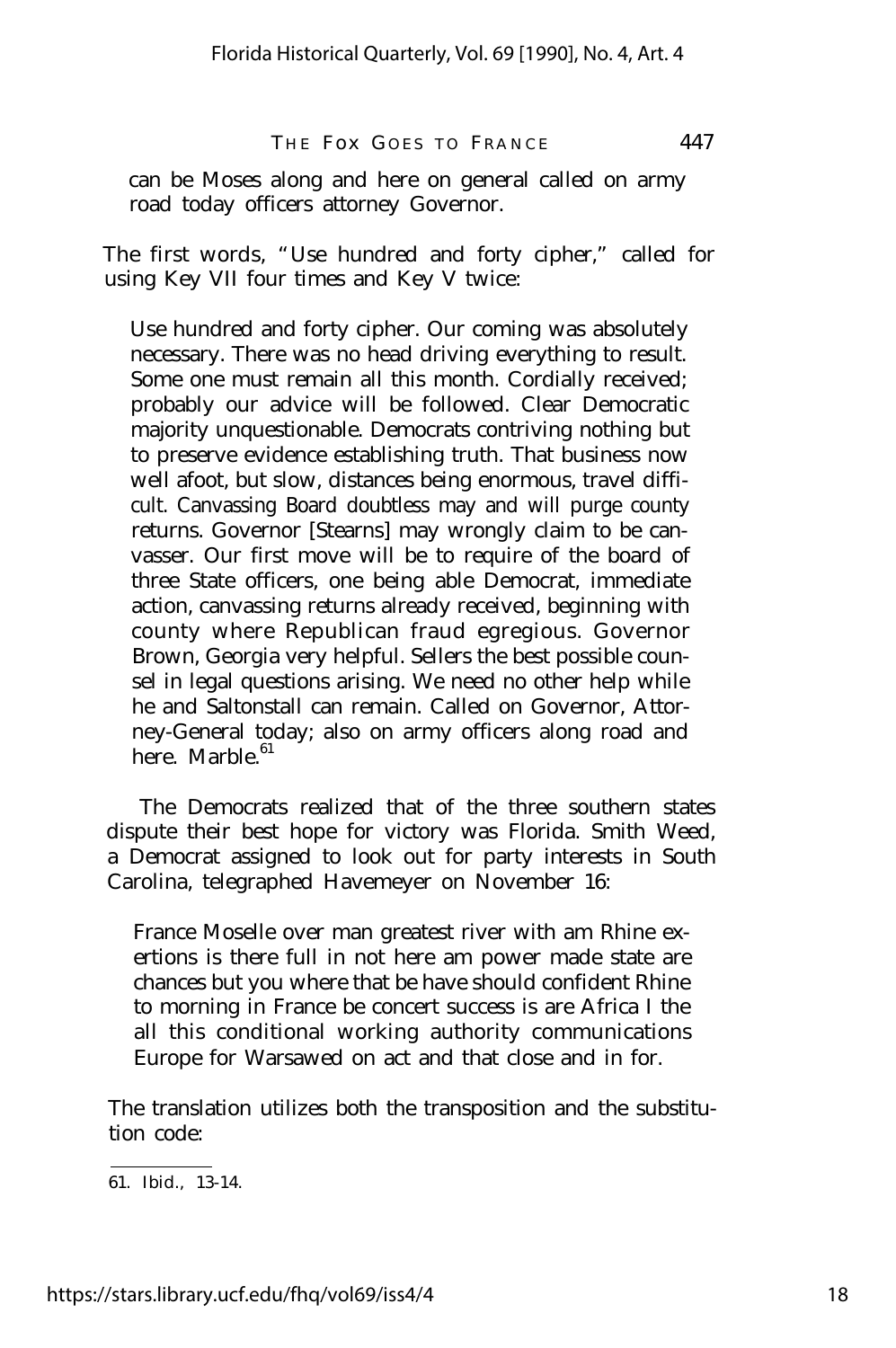Am confident that Florida is state where greatest exertions should be made. Have you man with full power there? Chances are not over one in twenty here; but am working for that one. [Republican Governors] Chamberlain [South Carolina], Kellogg [Louisiana], and Stearns [Florida] are in close communication and act in concert. The authority I telegraphed for this morning all to be conditioned on suc $cess<sup>62</sup>$ 

The Democratic operatives in Florida concluded that the two Republican members of the canvassing board would follow their party line. Marble considered the possibility of buying the vote of a Republican member of the canvassing board, but apparently he had a falling out with Woolley as to who had the responsibility for negotiating such an offer. The two men clearly were operating independently. Each reported to a different person in New York, and each had a different secret code. Both men considered themselves to be Tilden's chief representative in Florida. Woolley sent a telegram to Havemeyer on December 1:

Making Jane said you to I William enemy privately Daniel propositions Moses last night to Captain from the stop to. Fox.

Based upon Key V, the telegram read:

I privately said to you last night to stop Marble from making propositions to the enemy. Captain Jane Daniel William. Woolley.

The same day, Woolley sent his version of a possible deal to Havemeyer:

Sixteen Fetch may make thirteen forty of half of a twelve eleven ten. Can you say two in nine immediately in twenty. Fox.

The translation is:

<sup>62.</sup> "Presidential Election Investigation," pt. IV, 121-22.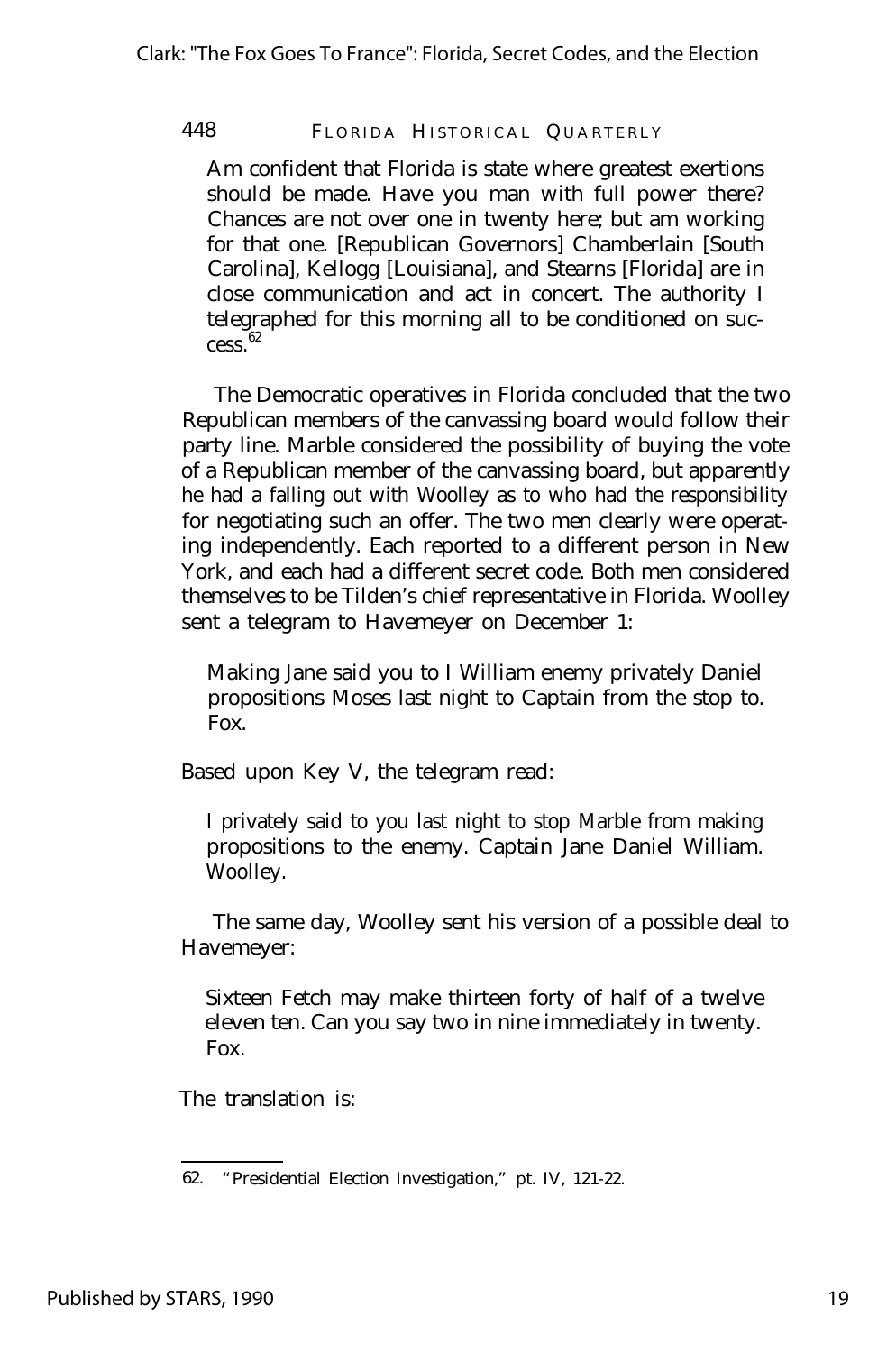Board Fetch may make necessary expense of half of a hundred thousand dollars. Can you say will deposit in bank immediately if agreed? $63$ 

The meaning of "Fletch" is unknown but apparently refers to a member of the canvassing board whose vote was for sale. McLin most likely was the target of the bribe, although he did not specifically say that he had been offered anything.

Havemeyer immediately replied to Woolley:

Twenty one nineteen two ten twenty cannot however seven before twenty four thirty seven nineteen reply forty six. H.

The translation using the number code is:

Telegram received. Will deposit dollars agreed; [you] cannot, however, draw before vote member received. Reply promptly.<sup>64</sup>

Either because of instructions not to withdraw the money until after the vote or because Marble also was seeking to make a deal, Woolley sent an angry telegram to Havemeyer on December 2:

More in select have whom some you in confidence one winning evidently than. Fox.

The Key IV translation is:

Select some one in whom you have more confidence than you evidently have in Woolley.<sup>65</sup>

In reply, Wooley received a telegram assuring him of support in New York:

Perfect you what power we could and answer you cannot belief declined all telegraphed do do all application no in and stay private has you have needless other prevent here.

<sup>63.</sup> *Tribune* extra, 20.

<sup>64.</sup> Ibid.

<sup>65.</sup> Ibid.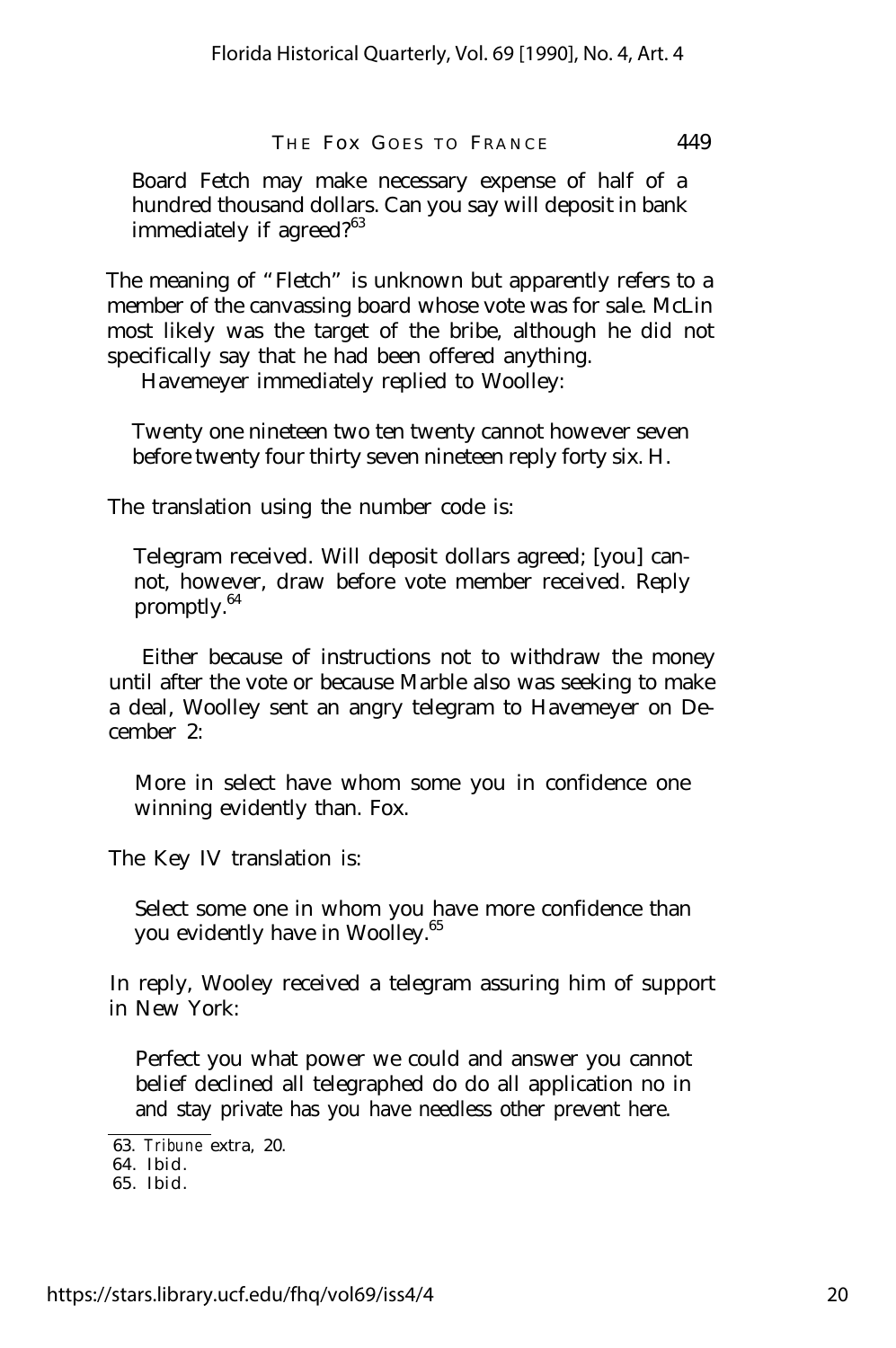Utilizing Key IX, the translation is:

All here have perfect belief in you. We cannot prevent needless [interference]. No other has power, and all application declined. Stay and do what you telegraphed you could do. Private. Answer. W.<sup>66</sup>

Meanwhile, Marble was working on his own— and a more expensive— bribe. He telegraphed Pelton on December 2:

Certificate required to Moses decision have London hour for Bolivia of just and Edinburgh at Moselle hand a any over Glasgow France rec'd. Russia of Moses.<sup>67</sup>

The Key VII translation is:

Have just received a proposition to hand over at any hour required Tilden decision of Board and certificate of Governor for 200,000. Marble.<sup>68</sup>

The following day, an unsigned reply was sent to Tallahassee:

Warsaw here. Bolivia Brazil.

That telegram read:

Dispatch here. Proposition too high.<sup>69</sup>

Faced with this rejection, Marble counteroffered to Pelton on December 3:

Preventing Moses best Bolivia or from Glasgow vote London documents united Rochester states half giving [dropped word] concurrence electors his cast being court either of in received of action for Havana.

Using Key X, the translation read:

66. Ibid.

<sup>67.</sup> Ibid., 19.

<sup>68.</sup> Ibid.

<sup>69.</sup> Ibid.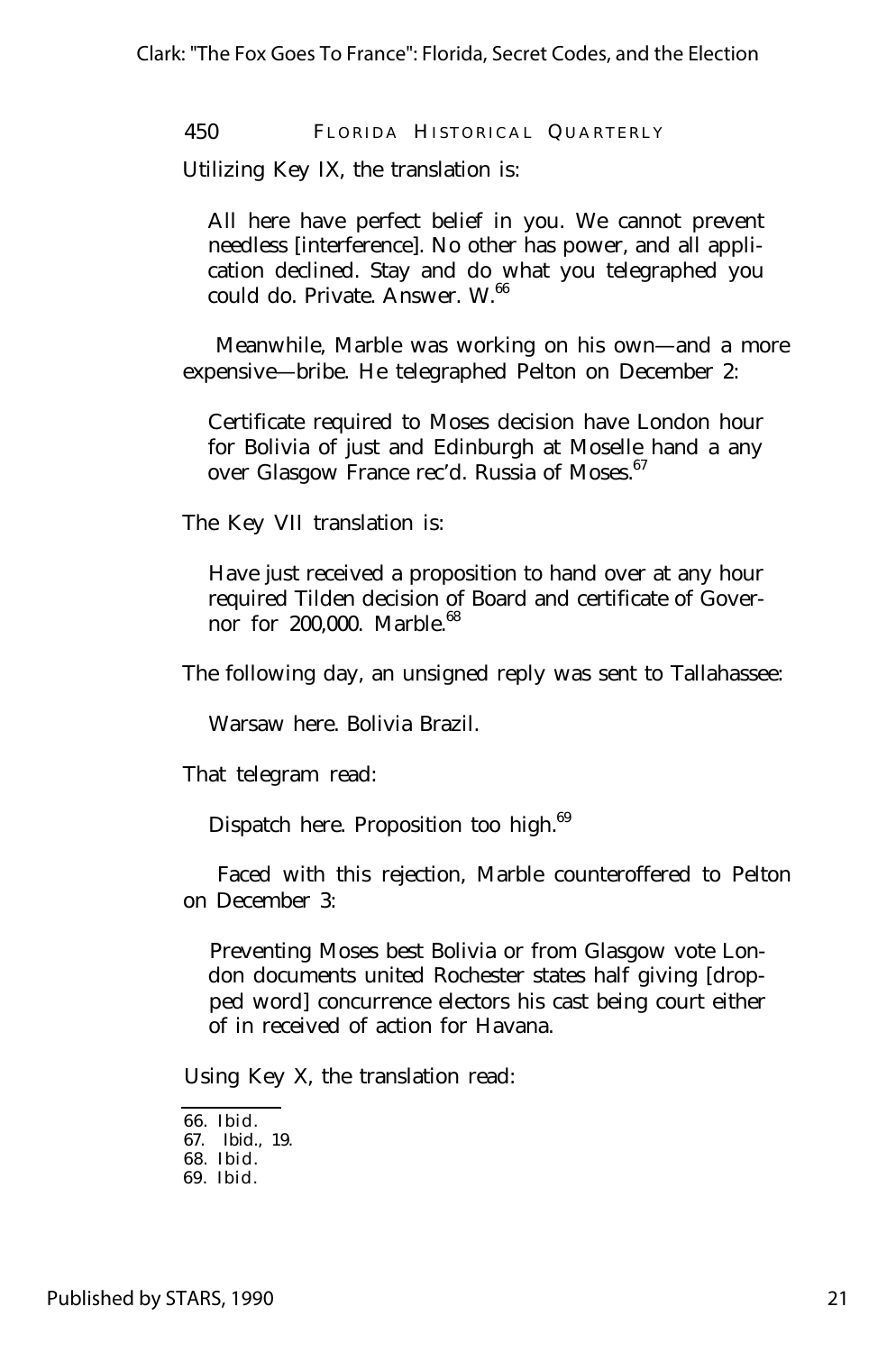Proposition received either giving vote of Republican of Board or his concurrence in Court action preventing electors' vote from being cast, for half hundred [\$50,000] best United States documents. Marble.<sup>70</sup>

When he did not receive an immediate reply, Marble went to another of the visiting Democrats, E. L. Parris, for help. Parris was the only Democrat using a dictionary code. Since the resulting telegram was sent in that code, it seems likely that Parris sent it. The message was sent to Henry Havemeyer on December 4:

Scarcity secured shear distances settee you advanced to husky heart affectioned with functionary sleeper sauce box exempt tidewater undertaker match school plinth settee you scarify nascent beehive admonish upon implacable overhung worry underbrush plinth unlandlocked to untransomed. Sixteen, twenty-one, twenty-three kneel preeminenced your lightning.

Using *Webster's Pocket Dictionary* and turning back one page, the translation is:

Saturday secured. Several dispatches sent you addressed to house. Have advised with friend. Situation same; everything uncertain. Marble says plan sent you Saturday must be acted upon immediately; otherwise unavailing. Plan unknown to undersigned. Sixteen, twenty-one, twenty-three just presented your letter.<sup>71</sup>

The meaning of "Saturday secured" is unknown; perhaps it refers to McLin.

The same day Woolley cabled Havemeyer repeating his deal and asking what to do:

Half twelve may less thirty eleven winning ten additional seven for give lieutenant sixteen Russia. Fox.

Combining Key IV with the number code produced the following translation:

71. Ibid. 70. Ibid., 20.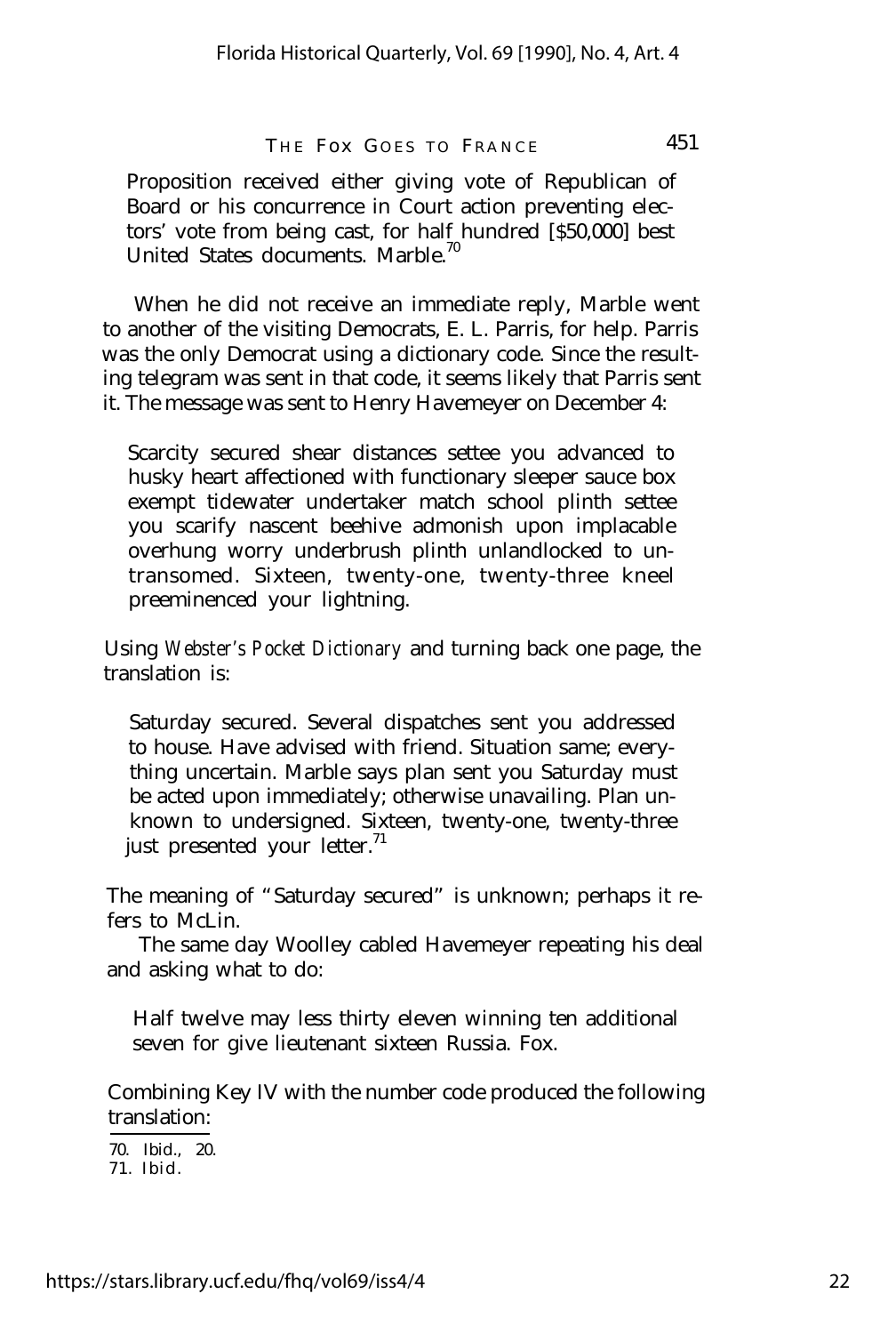May Winning give hundred thousand dollars less half for Tilden additional Board member? Lieutenant. Woolley.<sup>72</sup>

The conflict between Woolley and Marble was becoming frustrating for the Democratic party leaders in New York. The same day that Marble and Woolley sent their telegrams about offering a bribe, either Pelton or Havemeyer responded:

Act divided time ruin him counsels each all important you in Warsaw other of you may see have or conjunction consult him lose will with and coincide you must Israel.

The Key IX translation is:

See Israel [Moses] and act in conjunction with him. you must coincide, or you will ruin each other. Have telegraphed him consult you. Time important. Divided counsels may lose all. $^{73}$ 

The key moment was at hand, but Tilden's managers in New York faltered. First, they received reports that the canvassing board would back Tilden and that a bribe was unnecessary. Woolley received a telegram from Pelton, but it was in Marble's code:

Given Rochester that have London will not fully advise you use reported so need Lima, Rhine to here if us. W.

Utilizing Key VI, the translation is:

Reported here that Board have given us one vote. If so you will not need to use acceptance. Advise fully.<sup>74</sup>

The information was incorrect, but there was a critical delay until Pelton and Havemeyer could be informed. A delay also ensued while Woolley found out what the telegram said because it was in Marble's code.

Time was running out, but finally Marble was authorized to purchase McLin's vote. A crucial mistake was made, however,

<sup>72.</sup> Ibid.

<sup>73.</sup> Ibid., 21.

<sup>74.</sup> Ibid.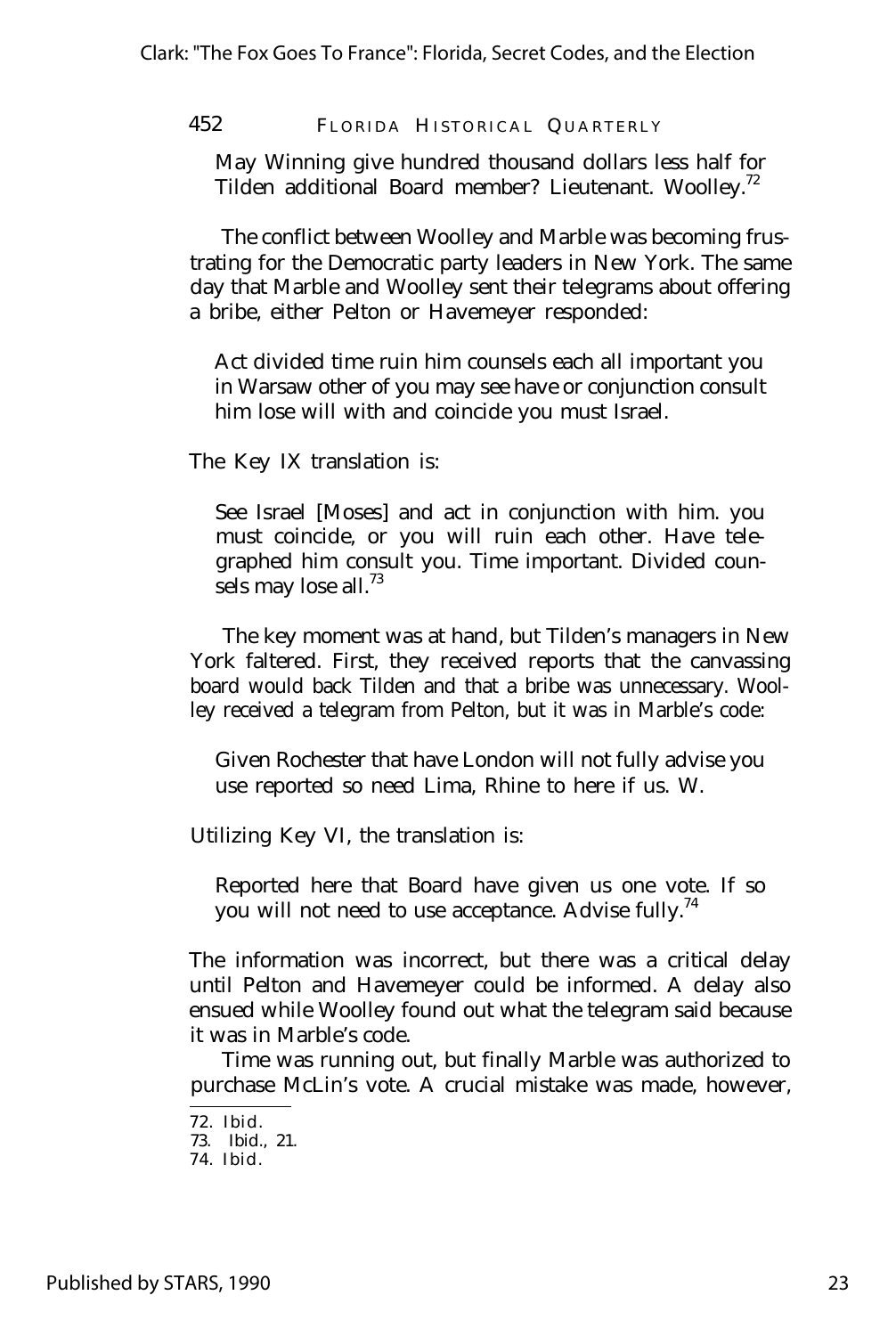as the telegrams from New York used incorrect codes. Marble received a message using Woolley's code, and Woolley received another using Marble's. On December 5, the day the board was to vote, Woolley telegraphed Havemeyer:

No one here knows meaning of words Lima Rhine. Fox.<sup>75</sup>

Marble telegraphed Pelton:

Tell Spain to repeat his message in my cipher. It is unintelligible.

Finally, the codes were straightened out, and the correct telegram was sent to Marble:

Lima should important in once be concert council and better if trust you there very no Warsaw can Fox done time him divided act only Bolivia with an consult here.

Based upon Key IX and the substitution code, the translation is:

Telegram here. Proposition accepted if done only once. Better consult with Wooley and act in concert. You can trust him. Time very important and there should be no divided councils.<sup>76</sup>

The confusion and delay nonetheless had cost the Democrats the opportunity to purchase the necessary vote on the canvassing board. Woolley wired Havemeyer:

Saturday William if power joined forty further twenty have Charles necessary be Jane you late ten sixteen will with and six twenty too to against secured five from advise appear. Fox.

The Key X translation is:

Power secured too late. Twenty-five ten appear to have joined with the Board against contract from Saturday. Will

<sup>75.</sup> Ibid.

<sup>76.</sup> Ibid.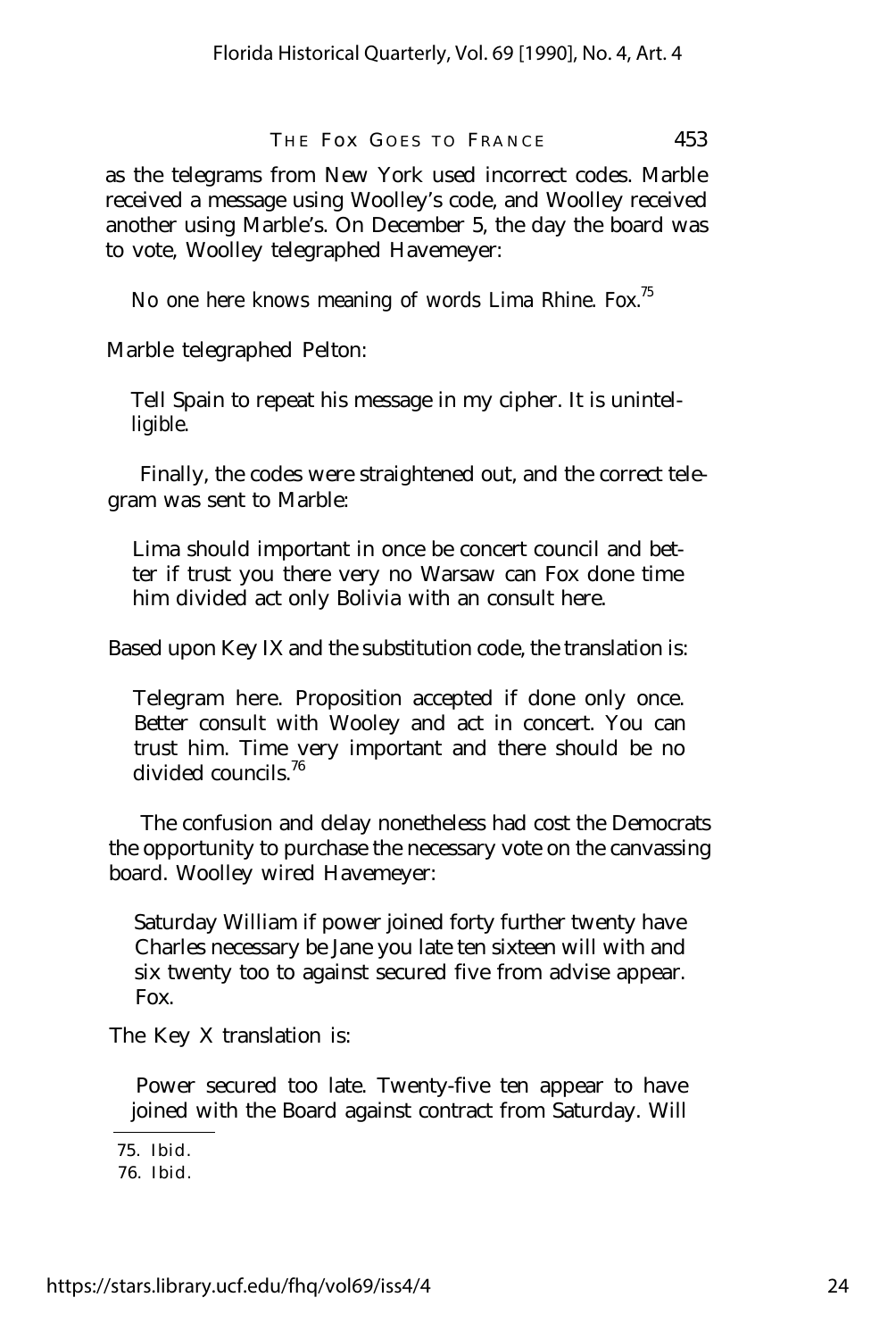be prompt and advise you further if necessary. Jane Charles William Woolley.<sup>77</sup>

Marble sent a similar telegram to Pelton:

Bolivia Laura. Finished yesterday afternoon responsibility Moses. Last night Fox found me and said he had nothing, I knew already. Tell Russia saddle Blackstone.

Using the substitution code, it read:

Proposition failed. Finished yesterday afternoon responsibility [as] Moses. Last night Woolley found me and said he had nothing, which I knew already. Tell Tilden to saddle Blackstone.

The phrase "Tell Tilden to saddle Blackstone" is something of a mystery. Perhaps it meant that a legal challenge was all that was left to the Democrats.

The few Republican telegrams that have survived show the use of a simple code. On his way to Florida, William Chandler sent a telegram to his New York headquarters containing a secret code to be used in future cables. Chandler's code was short, and he admitted he had selected "feeble synonyms":

| William = send           | Rainy $=$ things look favorable |
|--------------------------|---------------------------------|
| Warm apples $=$ majority | Cold fellows $=$ Democrats      |
| Oranges $\angle$ Florida | $Cotton = Louisiana$            |
| $Robinson = $3.000$      | $Jones = $2.000$                |
| $Brown = $1,000$         | Smith $=$ \$250                 |

Chandler ended by advising, "But don't telegraph unless necessary."<sup>79</sup>

The other Republican telegrams also are nonincriminating. Chandler telegraphed Louisiana Governor William P. Kellogg on November 16:

<sup>77.</sup> Ibid.

<sup>78.</sup> Ibid.

<sup>79.</sup> "Presidential Election Investigation," pt. IV, 526.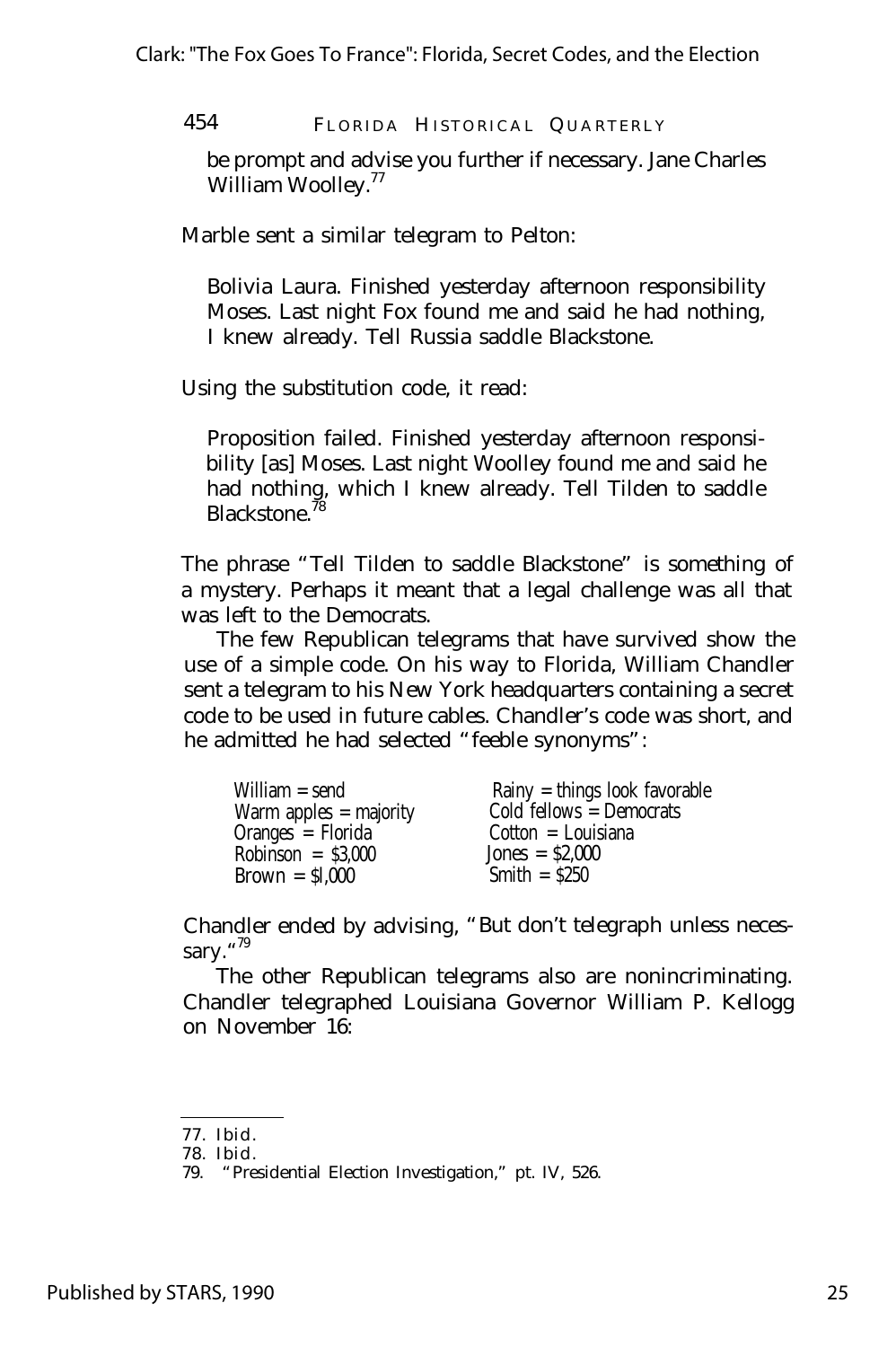Pay no attention to cold reports. Telegrams here say cotton low and fever spreading.

The translation is:

Vote favorable outlook in Florida. Pay no attention to Democratic reports. Telegrams here say Louisiana uncertain. $80$ 

The Republicans demanded that the Potter committee hearings be expanded to include the Western Union telegrams. At first the Democratic-controlled committee resisted, but the calls were persistent, and on January 21, 1879, the committee agreed to consider the telegrams in hearings in Washington and New York. $81$  Even though they showed that a bribe was being negotiated, Marble denied that any offer was made. He testified in New York that the *Tribune* had not translated the telegrams correctly, but he never offered any corrections. Marble insisted that he was not trying to steal the election but merely to obtain what the Democrats had won fairly at the polls: "All the misrepresentations of the *Tribune* in its broadside of October last, and later in its pamphlet," he stated, "hinge upon the false representation that we were bereft of every honest hope, and therefore that we were obliged to resort to dishonest acts." He continued: "The proof is conclusive all through my dispatches that I believed we had carried the state, and I also gave proofs that we had carried the state. There is no doubt now that we carried the state." 82

Pelton testified that a bribe had been offered. He related his role in the offer but insisted that Tilden knew nothing about the affair. Regardless, Tilden had been damaged by the revelations. Up until then he had enjoyed significant support in the Democratic press for the party's nomination in 1880. After the Potter committee hearings his standing in the party declined, and the Democrats at their national convention nominated General Winfield Scott Hancock.

Had Manton Marble been successful in buying Samuel McLin's vote, the Florida canvassing board would have supported

<sup>80.</sup> Gibson, *Political Crime,* 75-76.

<sup>81.</sup> Haworth, *Disputed Presidential Election,* 322.

<sup>82.</sup> Ibid.